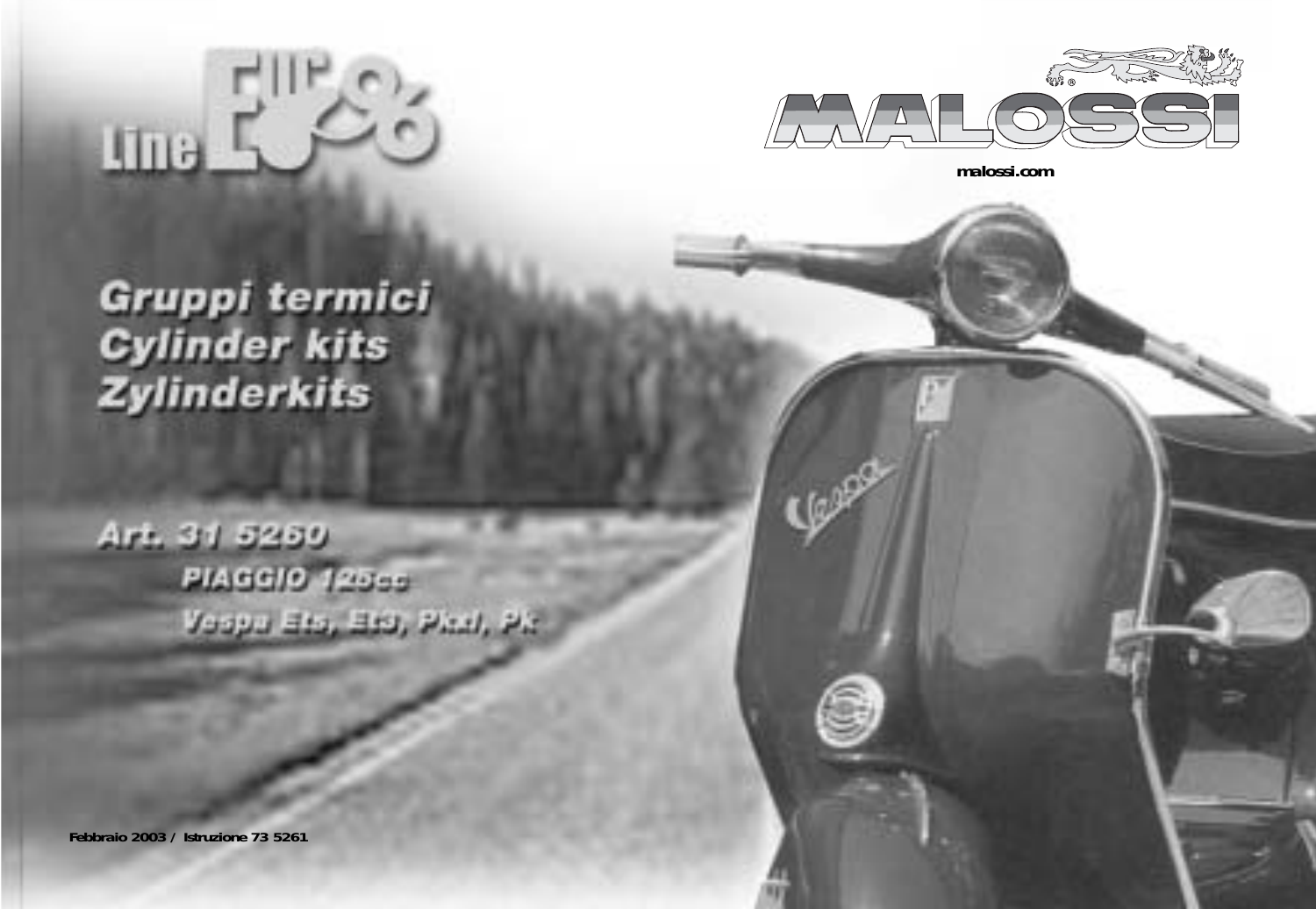### **Caratteristiche**

T  $\triangle$ L  $\forall$ N  $\circ$ 

G L S  $\overline{H}$ 

 $\Box$ E U

 $\overline{H}$ 

Gruppo termico in leghe speciali antiusura ad alta resistenza meccanica.

Alesaggio 57,5 mm, cilindrata 132 mm; rapporto di compressione 11,4:1.

Cilindro in ghisa a 7 travasi: 4 principali a doppio passaggio e 3 supplementari di convogliamento. Sistema di distribuzione brevettata CVF (Ciclo veloce dei Fluidi).

Pistone con struttura portante a traliccio, mantello a settori semicircolari con volta interna alettata. Testa a calotta parabolica con turbolenza asimmetrica, autopulente ed antidetonante.

Per un corretto montaggio della trasformazione affidarsi ad un'officina specializzata bene attrezzata in grado di rispettare scrupolosamente le seguenti istruzioni.

#### E N **Technology**

Material: special wear-resistant cast iron alloys with high mechanical resistance.

Bore: 57,5mm, displacement 132 mm; compression ratio 11,4:1.

Cast iron cylinder with 7 transfer ports: 4 main with a double passage and 3 additional to route. Distribution system patented CVF (fast fluid cycle).

Piston with lattice structure, jacket with half-circular sectors with inner vault with vanes. Head with parabolic bowl with asymmetric turbolence, self-cleaning, anti-detonating.

For a correct assembly of this kit, we suggest you to entrust your-self to a specialized and equipped workshop able to follow scrupulously the following instruction.

### **Merkmale**

- Zylinder-KPL aus verschleißfesten, hochfesten Spezial-Legierungen.
- Bohrung 57,5 mm, Hub 132 mm, Verdichtungsverhältnis 11,4:1.
- T Zylinder aus Guß mit 7 Öffnungen: 4 Hauptöffnungen mit doppeltem Kanal und 3 zusätzliche Zuflußkanäle.
- S C Patentangemeldetes Verteilersystem CVF (Flüssigkeits-Schnellzyklus).
	- Kolben mit Gitter-Tragwerk, Mantel mit halbkreisförmigen Sektoren und beripptem Innengewölbe. Selbstreinigender, exgeschützter, parabolförmiger Kopf mit asymmetrischer Turbulenz.Für die einwandfreie Montage des Umrüstsatzes empfehlen wir, eine gut ausgerüstete Fachwerkstatt bei genauer Befolgung folgender Anweisungen heranzuziehen.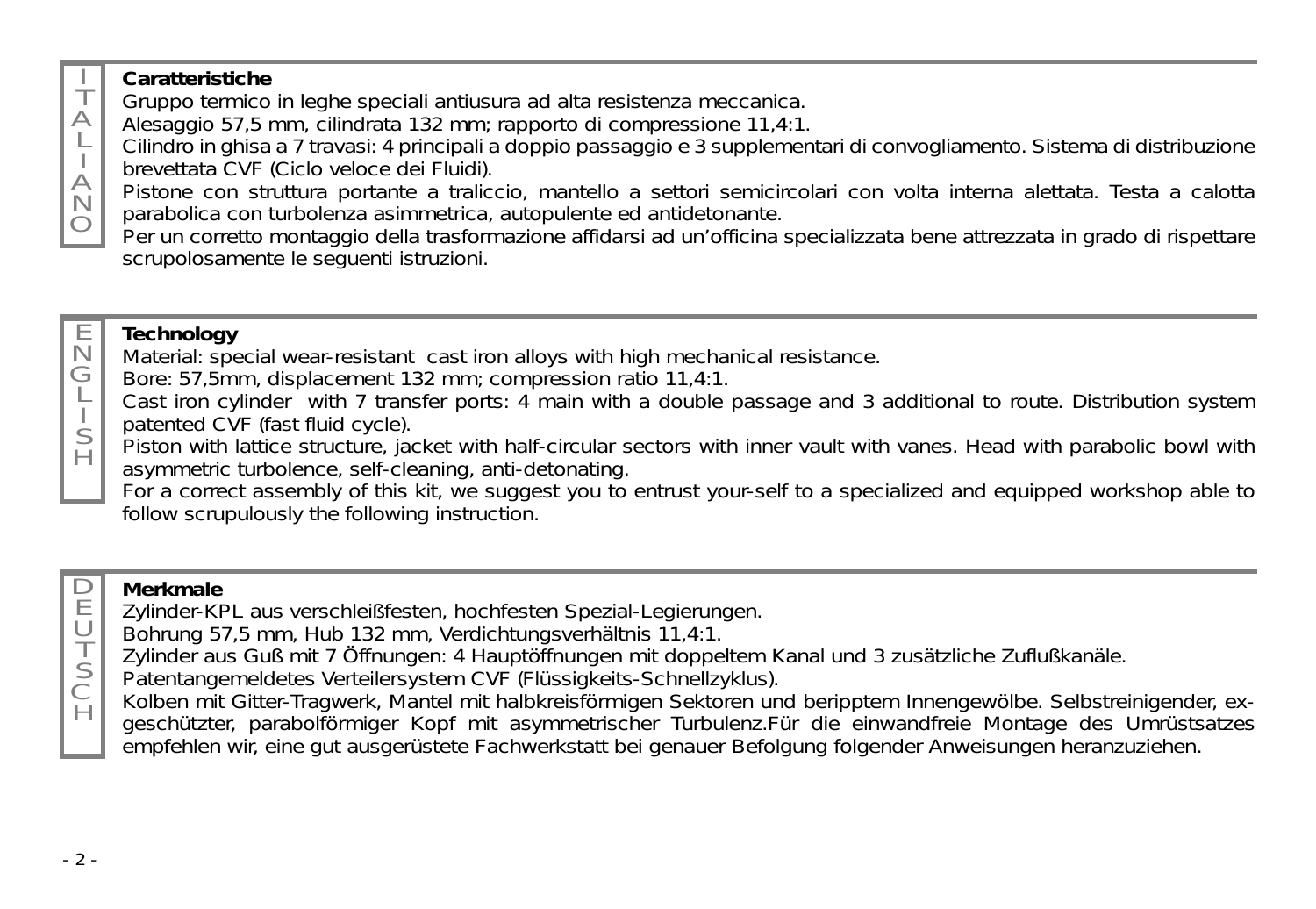### **Istruzioni per il montaggio**

#### **Smontaggio**

Smontare il vecchio gruppo termico e pulire accuratamente il piano di appoggio sul carter, smussare con un raschietto gli spigoli delle luci del nuovo cilindro onde attenuare l'angolo di incidenza con pistone e segmento.

Lavare con benzina e soffiare con aria compressa tutti i componenti della trasformazione accertandosi in modo particolare che i condotti del nuovo cilindro siano perfettamente puliti da eventuali corpi estranei. Lubrificare, infine, con olio per motore la canna del cilindro, l'imbiellaggio e la gabbia a rulli (dopo averla accuratamente controllata ed eventualmente sostituita).

#### **Assembly instruction**

#### **Disassembly**

Remove the old cylinder kit and carefully clean the housing where the cylinder rests, hone down a little the sharp edge formed by the combustion chamber and the top of the cylinder in order to lessen the incidence edge among piston and segment. Wash with petrol and blow with compressed air all the parts of the kit and checking carefully that all the cylinder ports have not any foreign bodies. Then, lubricate the cylinder jacket, the crankshaft, and the roller bearing with engine oil (if the roller bearing is worn or damaged, replace it).

#### **Anweisungen für die Montage**

#### **Demontage**

Alten Zylinder-KPL abnehmen und die Auflagefläche am Gehäuse gründlich reinigen. Mit einem Schaber die Bohrungskanten des neuen Zylinders abfasen, um den Anstellwinkel zwischen Kolben und Segment zu schwächen.

Mit Benzin auswaschen und sämtliche Umrüstteile mit Druckluft ausblasen, bis alle Kanäle des neuen Zylinders restlos frei von möglichen Fremdkörpern sind. Abschließend Zylinderlaufbuchse, Pleuelstangen und Nadellager mit Motoröl abschmieren (nachdem diese gründlich kontrolliert und ggf. ausgewechselt wurden).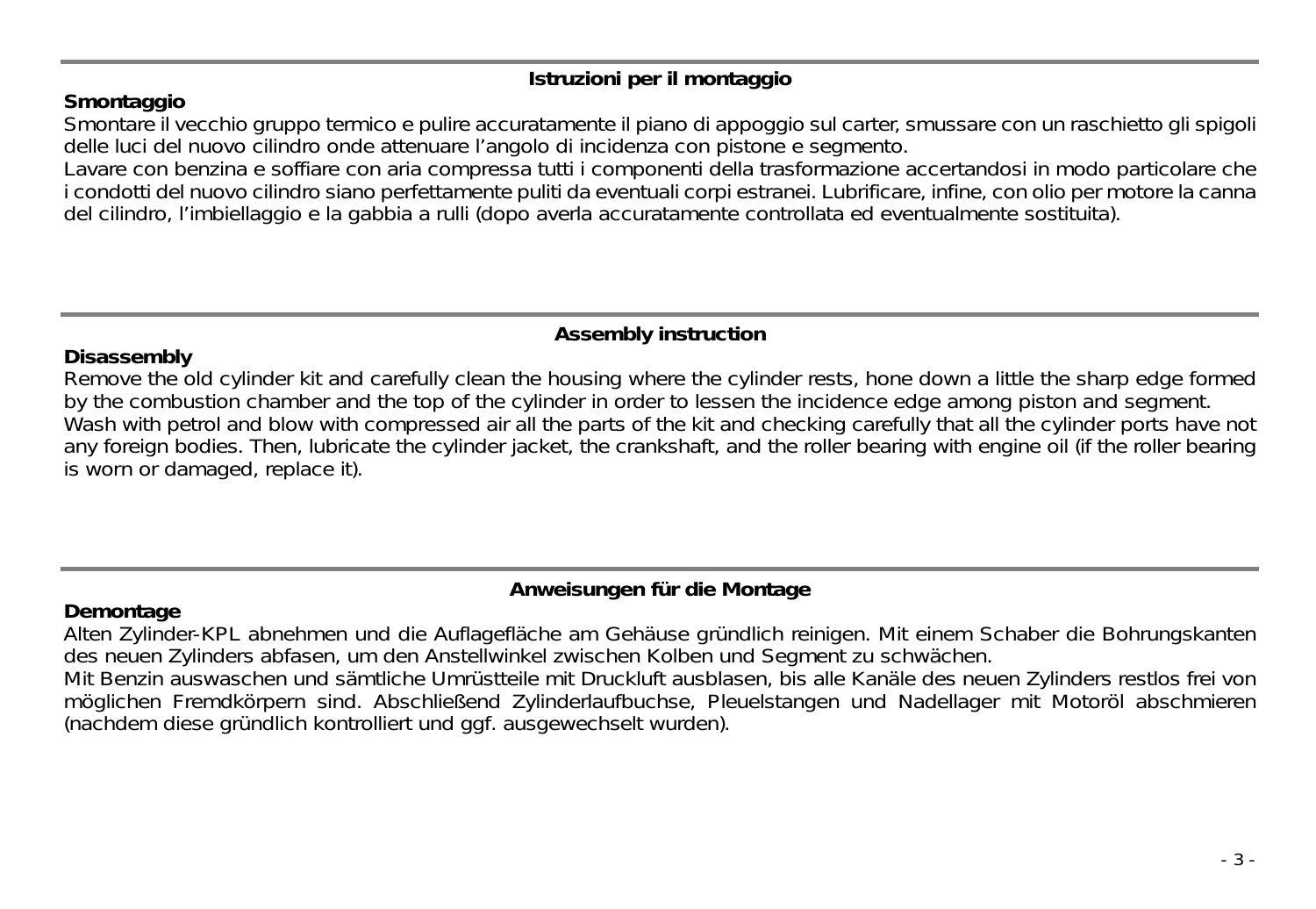#### **Pistone**

T  $\triangle$ L  $\forall$ N O

Collocare il pistone con i fori di svuotamento rivolti verso i travasi supplementari, inserire lo spinotto con le mani e farlo avanzare, senza forzarlo, usando l'apposita attrezzatura.

Montare i fermi spinotto accertandosi che siano bene inseriti nelle loro sedi.

### **Inserimento cilindro ed allineamento pistone**

Montare la guarnizione di base ed imboccare il pistone, senza segmenti, nel cilindro accertandosi che quest'ultimo entri completamente e senza attrito, mantenendo un minimo di gioco, nella relativa sede carter; in caso contrario cercare le cause delle eventuali forzature e rimuoverle.

Fissare quindi il cilindro al basamento inserendo dei distanziali al posto della testa, e verificare, avvalendosi di uno

## **Piston**

Place the piston with the emptying holes turned toward the additional transfer ports, insert the pin by hand and make it go on, without forcing it, using a suitable tool. Then fit the gudgeon pin circlip properly. Please ensure they are perfectly fitted in their seats.

#### **Inserting the cylinder and aligning the piston**

Fit the base gasket and feed the piston without rings into the cylinder. Push it down to the crankcase making sure that it goes right in without any friction, leaving a minimum of play in its crankcase housing. If there is any friction look for the causes of resistance and remedy them. Then secure the cylinder to the crankcase using the relative nuts, inserting spacers in place of the head. Turn the engine over by hand a few times to see whether the piston is well aligned in the cylinder,

### **Kolben**

Kolben mit den Entleerungsbohrungen, gerichtet auf die zusätzlichen Öffnungen, einbringen. Kolbenbolzen von Hand anlegen und ohne Gewalt einschieben (entsprechendes Werkzeug verwenden). Kolbenbolzensicherungen einsetzen und kontrollieren, ob sie ordnungsgemäß sitzen.

### **Einsetzen des Zylinders und Anpassung des Kolbens**

Zylinderfußdichtung einbauen und Kolben (ohne Kolbenringe) am Zylinder in Eingriff bringen. Sich vergewissern, daß dieser ohne Widerstand bei minimalem Spiel in die entsprechende Gehäuseöffnung eindringt. Andernfalls sind bei einem eventuellen Widerstand die Ursachen ausfindig zu machen und zu beseitigen. Anschließend Zylinder am Gehäuse festmachen und, anstelle des Kopfes, Distanzstücke einlegen. Mit einer Lehre feststellen, ob Kolben in der Laufbuchse

E U T S C  $\breve{H}$ 

E N G L I S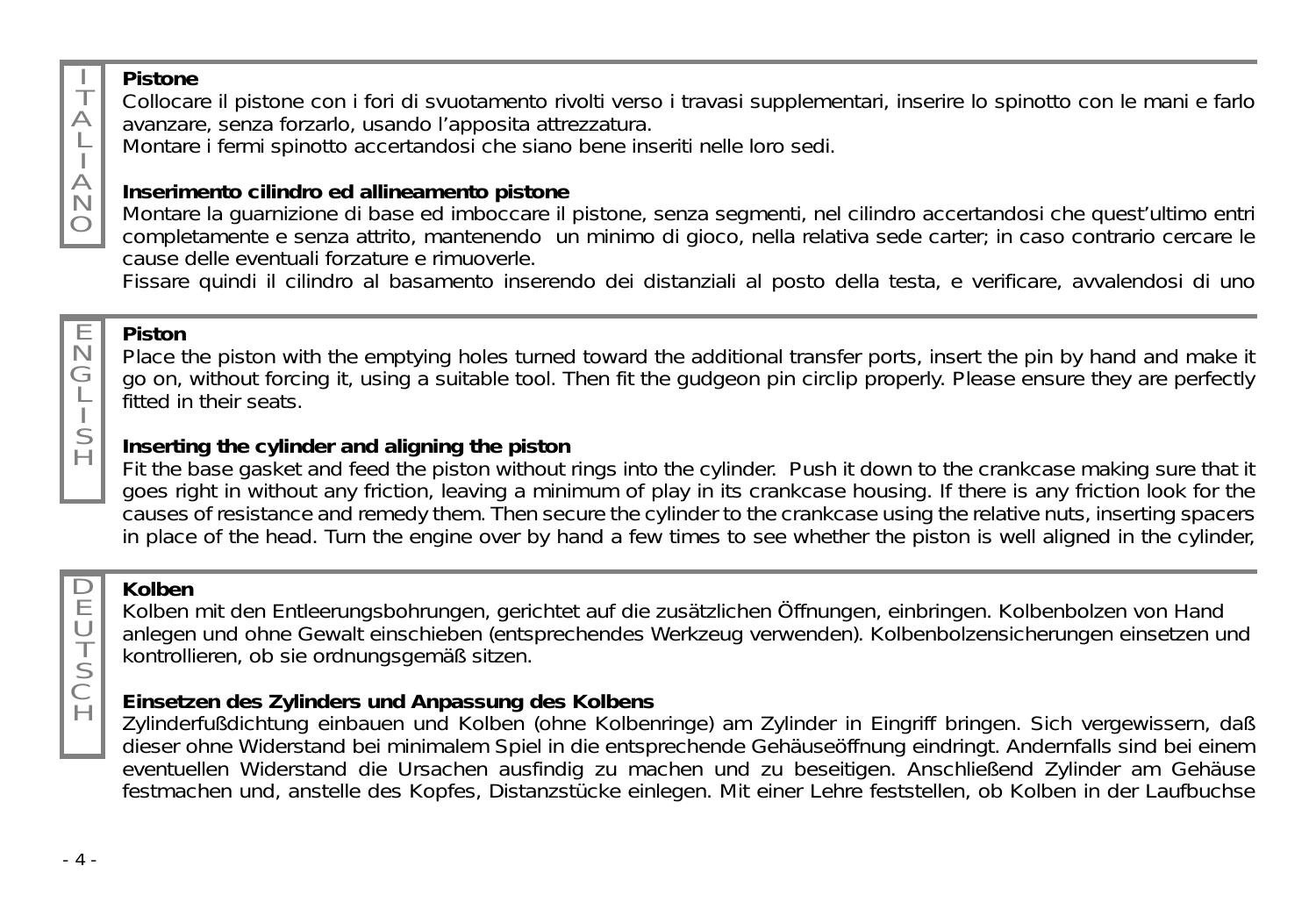spessimetro, che il pistone scorra ben allineato nella canna.

Nel caso la parte superiore del pistone avesse la tendenza a rimanere appoggiata ad un lato del cilindro, sfilare quest'ultimo e raddrizzare la biella facendo leva inserendo un perno nel foro dello spinotto (ripetendo le varie operazioni fino ad ottenere il perfetto allineamento tra canna e pistone).

#### **Segmenti**

Sfilare il cilindro e montare i due segmenti semitrapezoidali seguendo le indicazioni (Fig. 1).

checking with a feeler gauge on the gudgeon pin axis whether there is a difference in the gap between the cylinder liner and the piston on the two opposite sides.

If the top part of the piston always tends to rest on one side of the cylinder, remove the latter and insert a pin in the hole and lever it slightly to straighten the rod.

When you think that you have succeeded in removing the problem, refit and then repeat the aforementioned operations several times until the cylinder liner and the piston are perfectly aligned.

#### **Piston rings**

Slide off the cylinder and position the two semi-trapezoidal rings according to the indications (Fig. 1).

ordnungsgemäß ausgerichtet ist. Sollte der Kolbenoberteil dazu neigen, gegen eine Zylinderseite aufzuliegen, so ist er herauszunehmen. Pleuel durch Aufdrücken geraderichten sowie durch Einbringen des Stiftes in die Zapfenbohrung (Operationen wiederholen, bis die Anpassung von Laufbuchse und Kolben einwandfrei sind).

### **Kolbenringe**

Entfernen Sie den Zylinder und montieren Sie die zwei Kolbenringe wie in der nebenstehenden Zeichnung beschrieben (Fig.1).

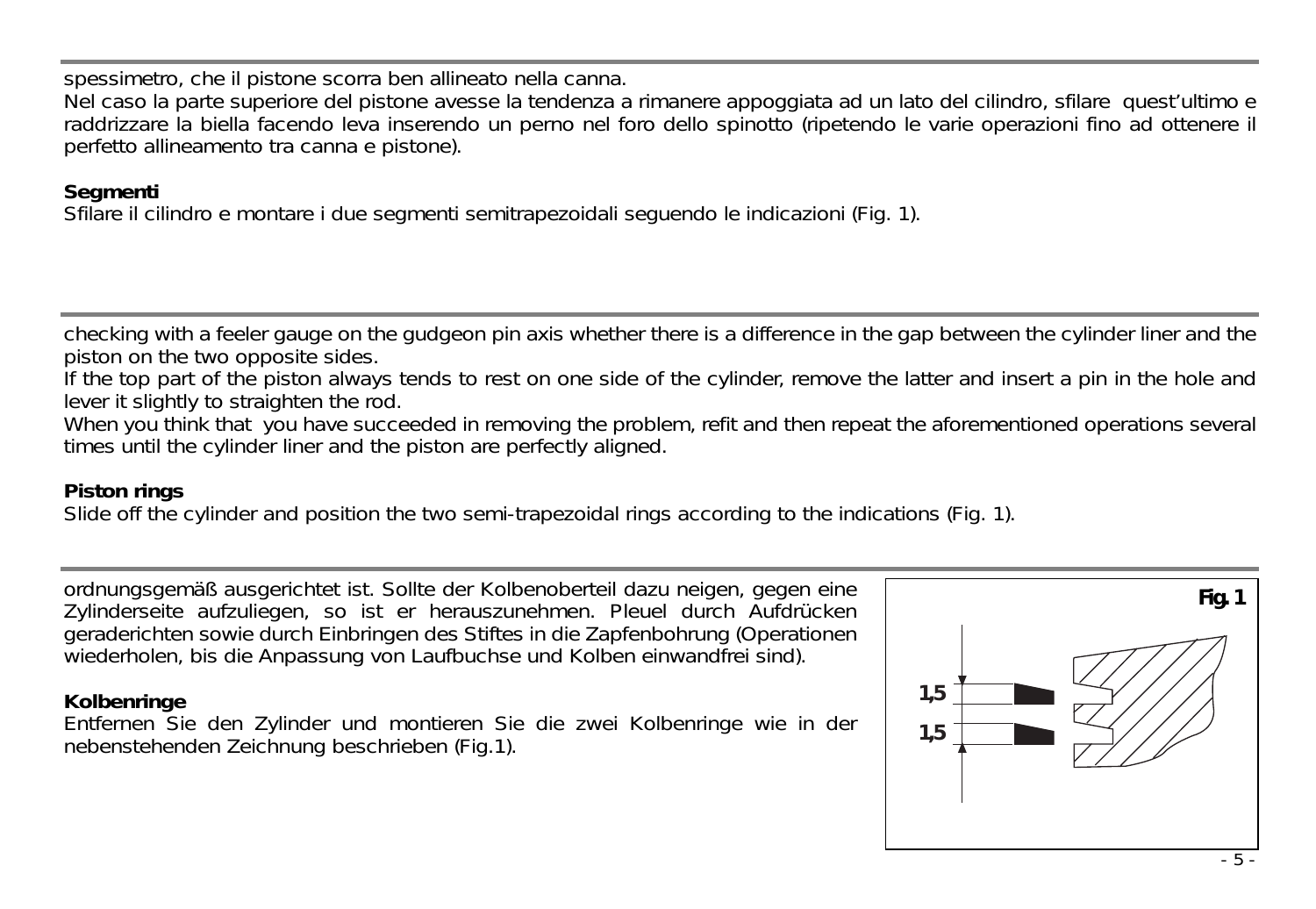

E

G L S  $\overline{H}$ 

 $\Box$ E U T S C  $\overline{H}$ 

#### **Cilindro**

Unire le estremità dei segmenti in corrispondenza dei grani sul pistone ed imboccare quest'ultimo nel cilindro facendolo scorrere, senza forzarlo, fino al basamento.

### **Testa**

Montare la testa, con relativa guarnizione, serrando i dadi in senso incrociato a 1,4 Kgm.

### **Smontaggio**

### **IMPIANTI ALIMENTAZIONE SUL CARTER**

Smontare il carburatore dal collettore aspirazione, sfilare il bullone inferiore dell'ammortizzatore ed abbassare il motore;

#### N **Cylinder**

Join the ends at the ring peg on the piston and fit the piston, sliding it as far as the base without forcing it.

### **Head**

Refit the head with the new gasket, tightening the nuts using the diagonal procedure to 1.4 kgm.

### **FEEDING KIT ON THE CRANKCASE**

### **Disassembly**

Remove the carburettor kit from the intake manifold, unthread the lower bolt of the shock-absorber and lower the engine; then, remove the intake manifold ensuring to remove the old gaskets and to clean the bases from any residue.

### **Zylinder**

Enden der Kolbenringe an den Körnern auf dem Kolben zusammenstecken und den Kolben ohne Gewalt in den Zylinder bis zum Gehäuse setzen.

## **Kopf**

Den Kopf mit dazugehörender Dichtung einbauen und Muttern mit 1,4 kgm kreuzweise festziehen.

### **KRAFTSTOFFSYSTEME AM GEHÄUSE**

### **Demontage**

Den Vergaser vom Saugrohr abmontieren. Unteren Bolzen des Stoßdämpfers herausnehmen und Motor senken.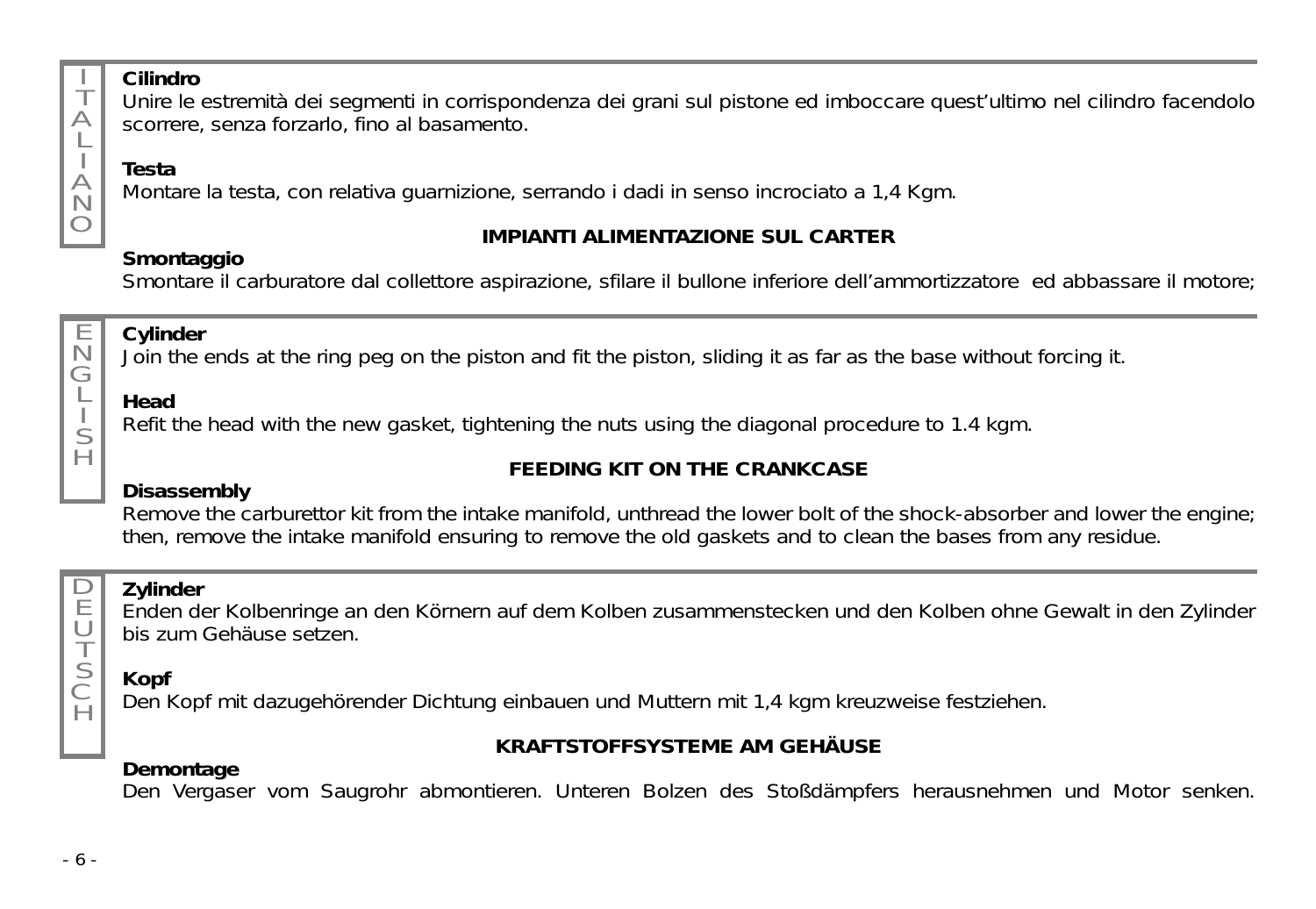smontare infine il collettore aspirazione avendo cura di togliere le vecchie guarnizioni e ripulire i piani di appoggio da ogni residuo.

Chiudere, infine, la luce aspirazione sul cilindro montando l'apposito coperchio.

#### **Rimontaggio**

Montare il nuovo collettore aspirazione sul carter ed i relativi accessori; posizionare quindi la cuffia convogliatrice e sollevare il motore fino ad infilare il bullone inferiore dell'ammortizzatore.

Procedere, infine, al collegamento dei relativi accessori.

Then, close the intake light on the cylinder fitting the cover.

#### **Assembly**

Fit the new intake manifold and its fittings on the crankcase; then place the routing cover and lift the engine till you can insert the shock-absorber lower bolt. Then join the fittings.

Abschließend Saugrohr abmontieren und alte Dichtungen entfernen.

Mögliche Reste von den Auflageflächen wegsäubern. Schließlich Zylinderbohrung mit dazugehörendem Deckel verschließen.

#### **Remontage**

Neues Saugrohr aufs Gehäuse mit dazugehörenden Zubehörteilen einbauen.

Förderhaube in Stellung bringen und Motor anheben, damit der untere Bolzen des Stoßdämpfers aufgebracht werden kann. Anschließend entsprechende Zubehörteile anschließen.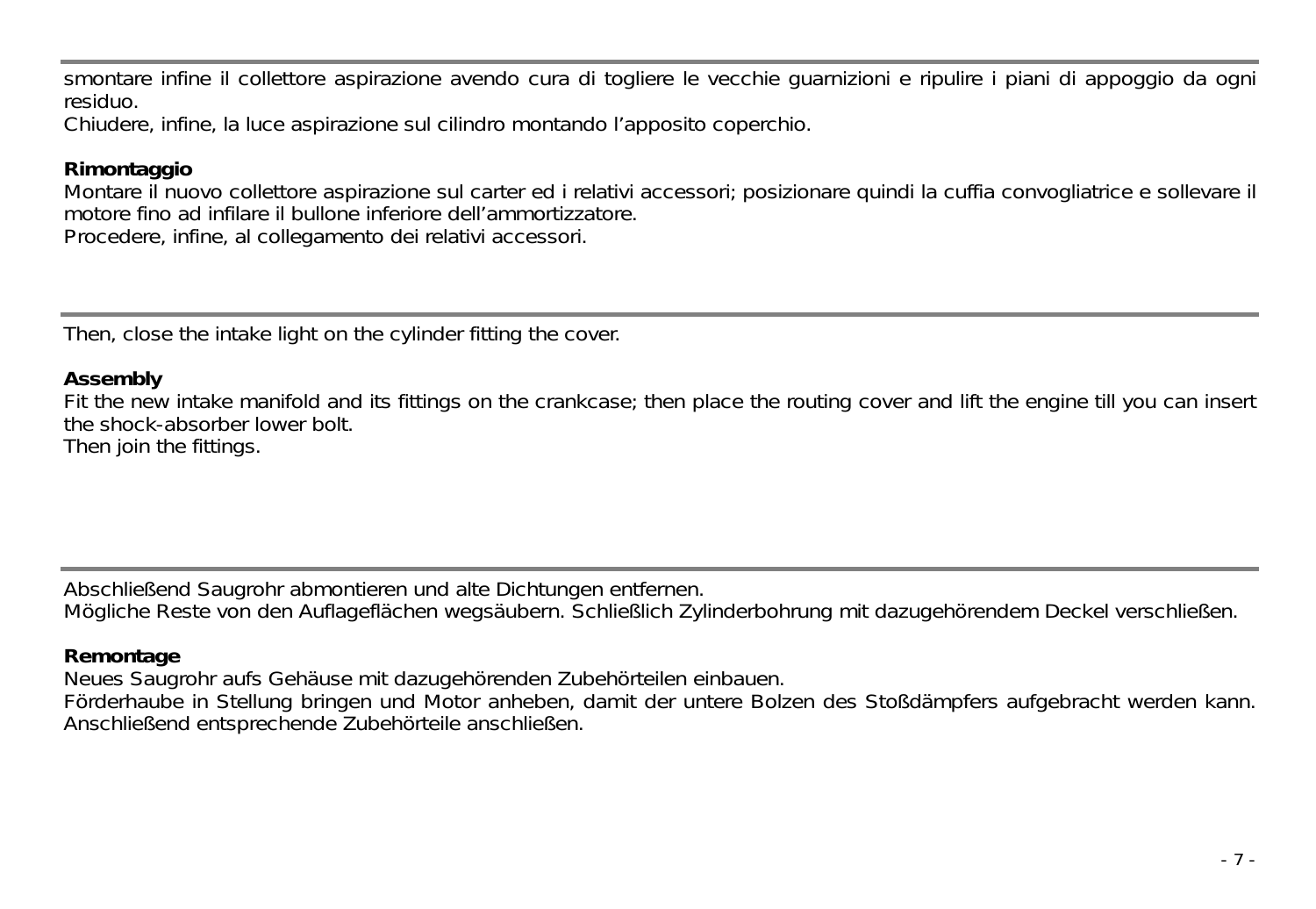|                                                               |  | Tarature carburatori - Rigidi al carter                            |                  |           |           |        |           |
|---------------------------------------------------------------|--|--------------------------------------------------------------------|------------------|-----------|-----------|--------|-----------|
|                                                               |  | Rispettare in ogni caso le tarature riportate nel seguente schema: |                  |           |           |        |           |
| $\triangle$                                                   |  | Carburatore                                                        | <b>Getto Max</b> | Getto min | Polveriz. | Spillo | Valv. Gas |
|                                                               |  | SHB 20/20                                                          | 90               |           |           |        |           |
|                                                               |  | <b>PHRI 24</b>                                                     |                  |           | 262 AO    | D29/2a | 40        |
| А<br>Tarature carburatori - Elastici al carter<br>$\mathbb N$ |  |                                                                    |                  |           |           |        |           |
|                                                               |  | Rispettare in ogni caso le tarature riportate nel seguente schema: |                  |           |           |        |           |
|                                                               |  | Carburatore                                                        | <b>Getto Max</b> | Getto min | Polveriz. | Spillo | Valv. Gas |
|                                                               |  | <b>PHRI</b> 25                                                     | 100              | 50        | 264AO     | D29/2a |           |

| Е        |                                                 |                | Carburettors setting - Stiff to the crankcase                        |         |               |               |                  |
|----------|-------------------------------------------------|----------------|----------------------------------------------------------------------|---------|---------------|---------------|------------------|
| N        |                                                 |                | Observe absolutely the settings indicated in the following schedule: |         |               |               |                  |
|          |                                                 | Carburettor    | Max iet                                                              | min iet | Nozzle        | Needle        | <b>Gas valve</b> |
|          |                                                 | SHB 20/20      | 90                                                                   |         |               |               |                  |
|          |                                                 | PHBL 24        | Q۵                                                                   | 50      | 262 AO        | D29/2a        |                  |
| $\vdash$ | Carburettors setting - Elastic to the crankcase |                |                                                                      |         |               |               |                  |
|          |                                                 |                | Observe absolutely the settings indicated in the following schedule: |         |               |               |                  |
|          |                                                 | Carburettor    | Max iet                                                              | min iet | <b>Nozzle</b> | <b>Needle</b> | <b>Gas valve</b> |
|          |                                                 | <b>PHRI 25</b> | 100                                                                  | 50      | 264AO         | D29/2a        |                  |

|   |                | Kalibrierungen der Vergaser - steif verbunden: am Gehäuse<br>Stets Kalibrierungen It. nachstehendem Schema einhalten: |          |                   |        |           |
|---|----------------|-----------------------------------------------------------------------------------------------------------------------|----------|-------------------|--------|-----------|
|   | Vergaser       | Düse Max                                                                                                              | Düse min | <b>Zerstäuber</b> | Nadel  | Gasventil |
|   | SHB 20/20      | 90                                                                                                                    | 40       |                   |        |           |
|   | <b>PHRI 24</b> | 92                                                                                                                    | 50       | $262$ AO          | D29/2a | 40        |
|   |                | Kalibrierungen der Vergaser - elastisch verbunden: am Gehäuse                                                         |          |                   |        |           |
| H |                | Stets die Kalibrierungen It. nachstehendem Schema einhalten:                                                          |          |                   |        |           |
|   | Vergaser       | Düse Max                                                                                                              | Düse min | Zerstäuber        | Nadel  | Gasventil |
|   | <b>PHRI 25</b> | 100                                                                                                                   | 50       | 264AO             | D29/2a |           |

- 8 -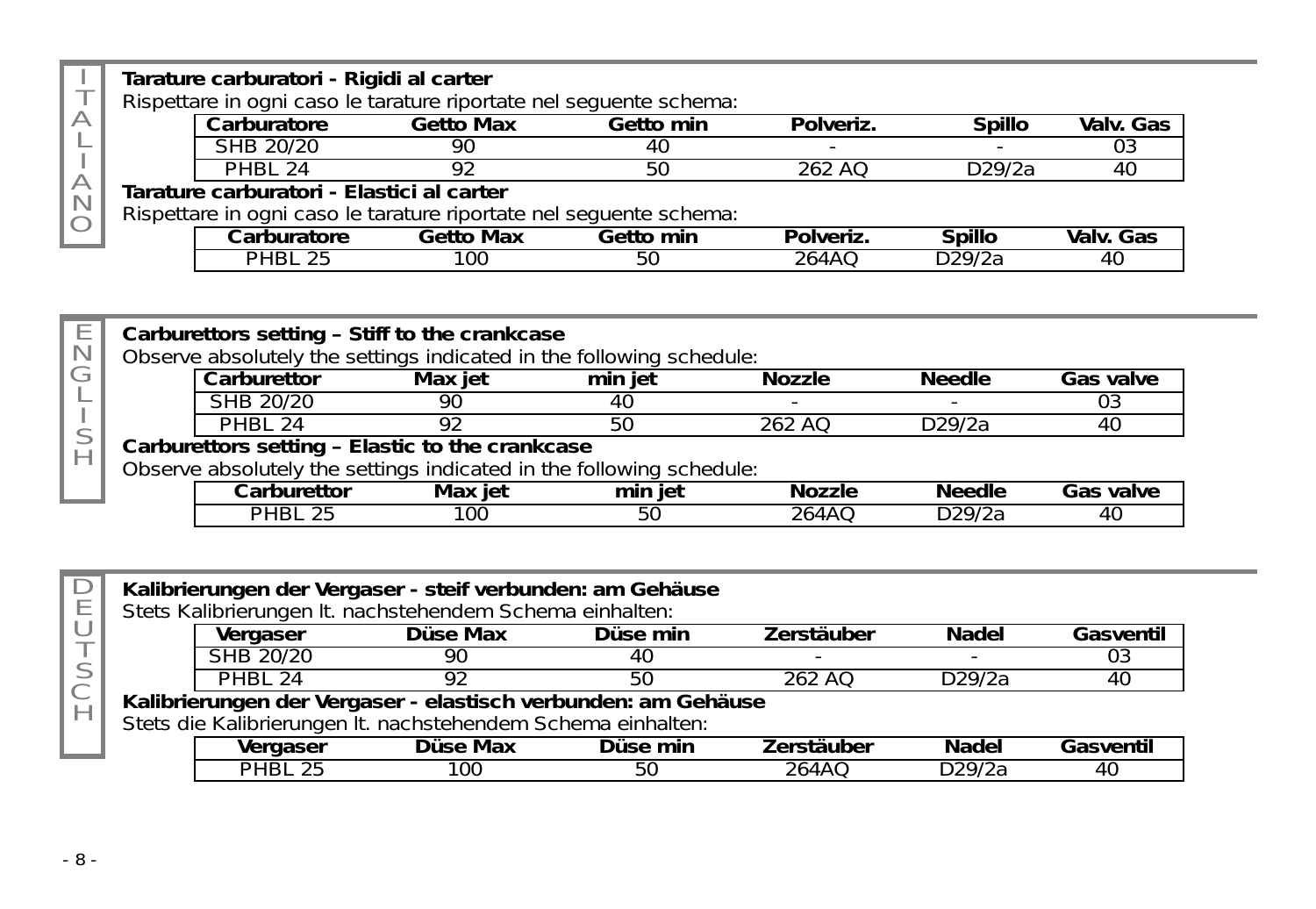#### **Ulteriori modifiche**

Per ottenere prestazioni di velocità superiori, adottando l'alimentazione sul carter, consigliamo il montaggio di un albero motore speciale (o originale modificato) che presenti le caratteristiche riportate nel seguente schema (Fig. 2).

Nel caso venisse adottato l'albero motore originale asportare dalla spalla lato frizione la zona tratteggiata indicata in figura avendo cura di non danneggiare assolutamente la superficie esterna compresa tra i punti A ed A'.

Raccordare, infine, il profilo dei travasi sui carter con quello sul cilindro usando come riferimento la guarnizione di base.

#### **Further suggestion**

In order to obtain better performance using the feeding system on the crankcase, we suggest to fit a special crankshaft or to modify the original which have the features indicated in the following schedule (Fig. 2). If you decide to use the original crankshaft, remove the area indicated in the picture from the abutment on the clutch side.

Ensure yourself not to damage absolutely the outer surface between the points A and A'. Then join the section of the transfer ports on the crankcase with that on the cylinder, using the base gasket as point of reference.

#### **Zusätzliche Änderungen**

Um noch höhere Geschwindigkeiten zu erzielen durch Anpassen des Kraftstoffsystems am Gehäuse, empfehlen wir den Einbau einer Spezial-Kurbelwelle (bzw. das modifizierte Original), deren Merkmale nachstehendem Schema entsprechen. Sollte die Original-Kurbelwelle eingesetzt werden, ist von der Schulter kupplungsseitig die in der Abbildung schraffierte Zone zu entfernen. Dabei ist unbedingt darauf zu achten, daß die Außenfläche zwischen Punkt A und A' unbeschädigt bleibt. Abschließend, Profil der Öffnungen auf Gehäuse mit dem am Zylinder verbinden. Als Bezug ist die Zylinderfußdichtung zu nehmen.

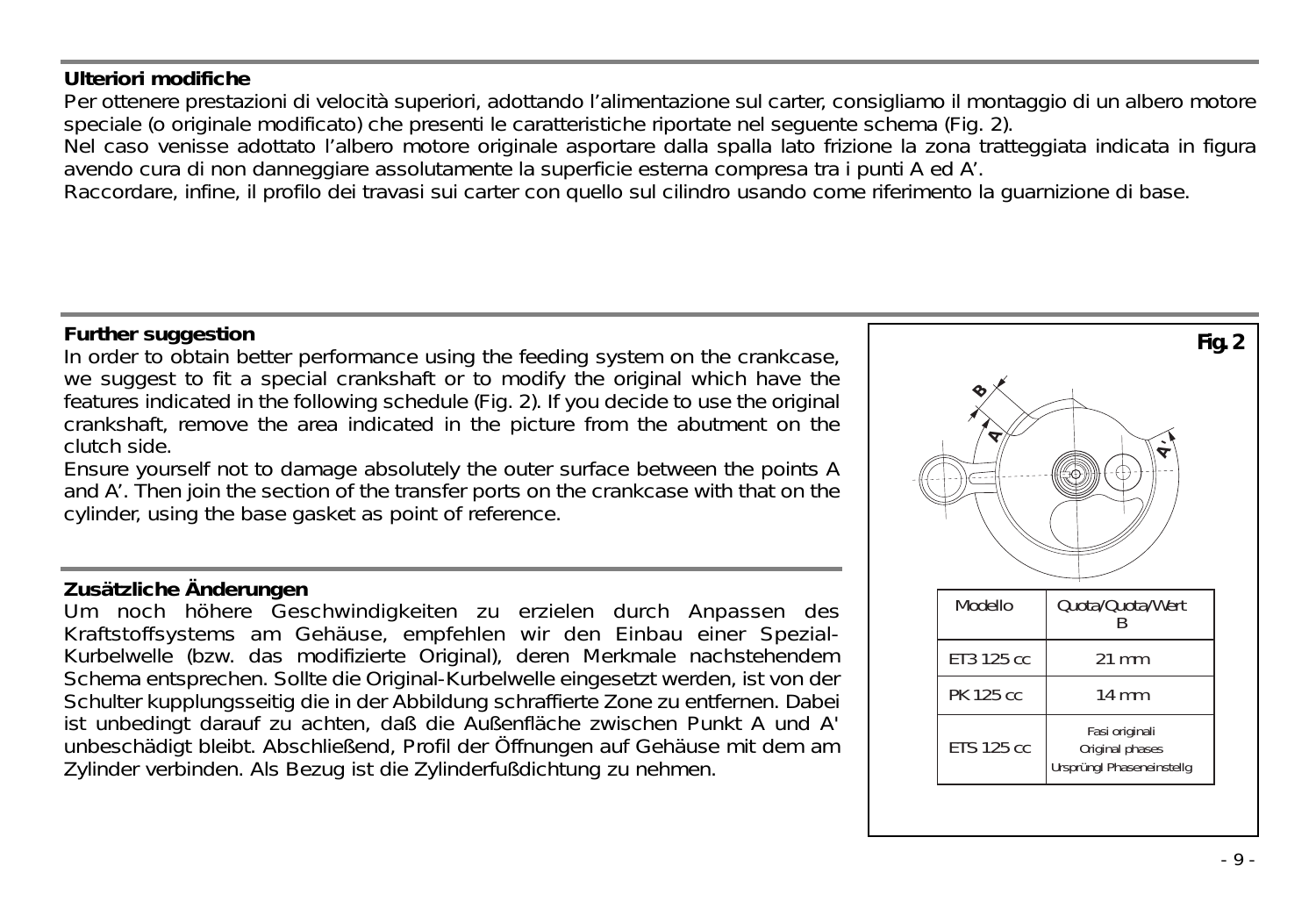### **IMPIANTI ALIMENTAZIONE SUL CILINDRO**

### **Smontaggio**

T  $\triangle$ L  $\triangle$ N  $\bigcap$ 

E N G L S H

Smontare il carburatore dal collettore aspirazione, sfilare il bullone inferiore dell'ammortizzatore ed abbassare il motore; smontare quindi la cuffia convogliatrice ed il collettore aspirazione avendo cura di togliere le vecchie guarnizioni ripulendo il piano da ogni residuo.

Prima di passare alla fase di montaggio del nuovo impianto, smontare i due prigionieri della luce aspirazione sul carter chiudendo quest'ultima mediante l'apposito coperchietto.

### **FEEDING KIT ON THE CYLINDER**

#### **Disassembly**

Remove the carburettor kit from the intake manifold, unthread the lower bolt of the shock-absorber and lower the engine; then remove the routing cover and the intake manifold ensuring to remove the old gaskets and to clean the bases from any residue.

Before proceeding with the assembly of the new carburettor kit, remove the two studs of the intake light on the crankcase, closing the intake it-self with the proper cover.

#### $\Box$ E  $\cup$ T

S C  $\overline{H}$ 

### **KRAFTSTOFFSYSTEM AM ZYLINDER**

**Demontage** Den Vergaser vom Saugrohr abmontieren. Den unteren Bolzen des Stoßdämpfers herausnehmen und den Motor herablassen.

Anschließend Förderhaube und Saugrohr abmontieren und alte Dichtungen entfernen.

Mögliche Reste von der Auflagefläche wegsäubern.

Schließlich die Zylinderbohrung mit dazugehörendem Deckel abdecken. Vor Einbau der neuen Anlage beide Gewindestifte aus der Saugbohrung am Gehäuse herausnehmen und diese mit dem entsprechenden Deckel zuschließen.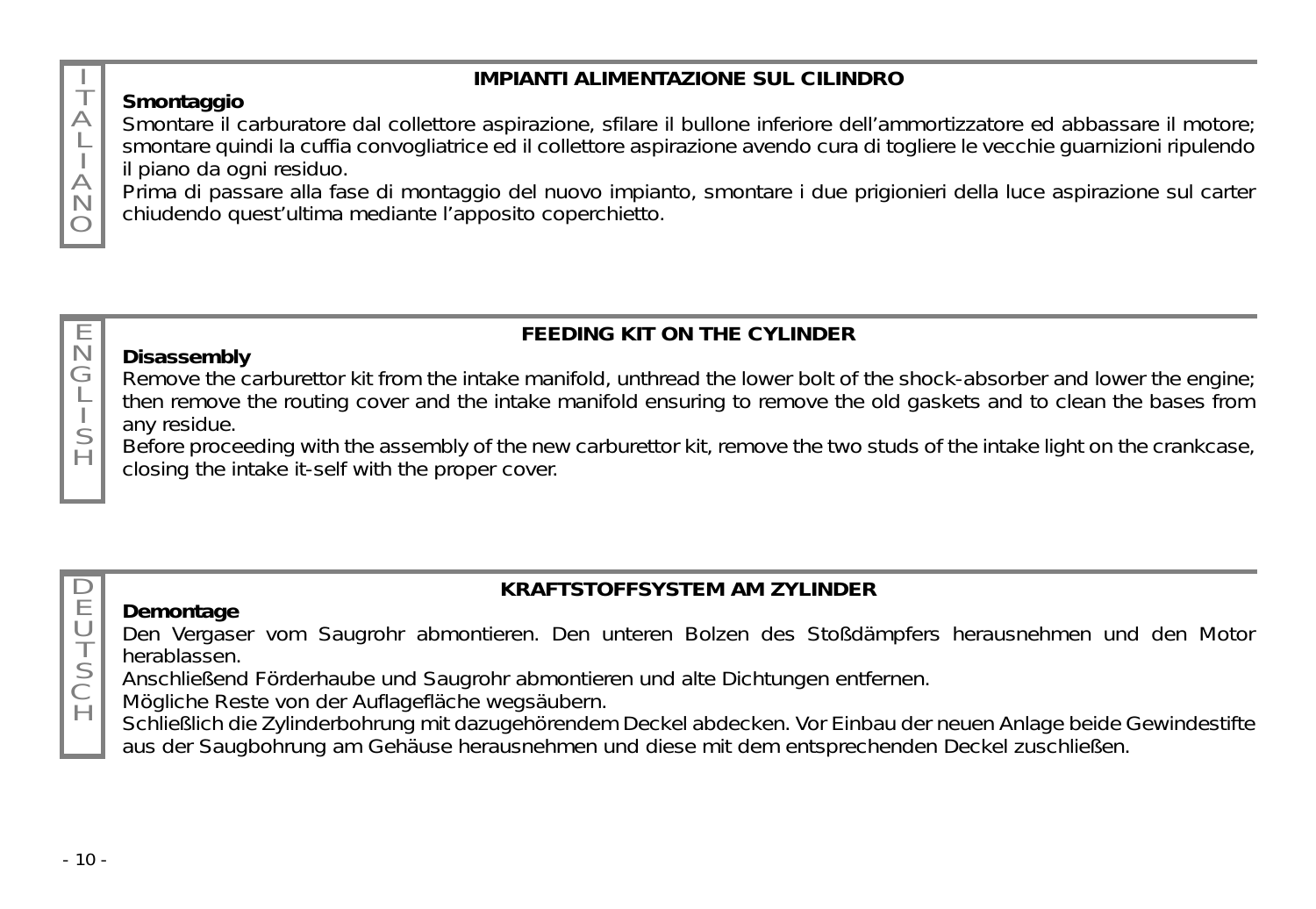#### **Rimontaggio**

Montare sul cilindro la doppia flangia in alluminio; inserire la valvola a lamelle e le relative guarnizioni nell'apposita sede (nel caso di impianti lamellari) e fissare il semicollare alla doppia flangia.

Posizionare quindi la cuffia convogliatrice e sollevare il motore fino ad infilare il bullone dell'ammortizzatore nel relativo attacco. Procedere, anche in questo caso, al collegamento del carburatore e dei relativi accessori.

#### **Assembly**

Fit the double aluminium flange on the cylinder; insert the reed valve and its gaskets in their seats (for the reed feeding systems) and fasten the half-ring to the double flange.

Then place the routing cover and lift the engine till you can insert the shock-absorber bolt in its fitting.

Then, in this case too, join the carburettor kit and its fittings.

#### **Remontage**

Neuen Alu-Doppelflansch am Zylinder montieren.

Lamellenventil einlegen und entsprechende Dichtungen in die vorgesehene Öffnung einbringen (bei Lamellenanlagen).

Halbmanschette an den Doppelflansch festmachen.

Förderhaube in Stellung bringen und Motor anheben, damit der untere Bolzen des Stoßdämpfers aufgebracht werden kann. Anschließend dazugehörende Zubehörteile anschließen.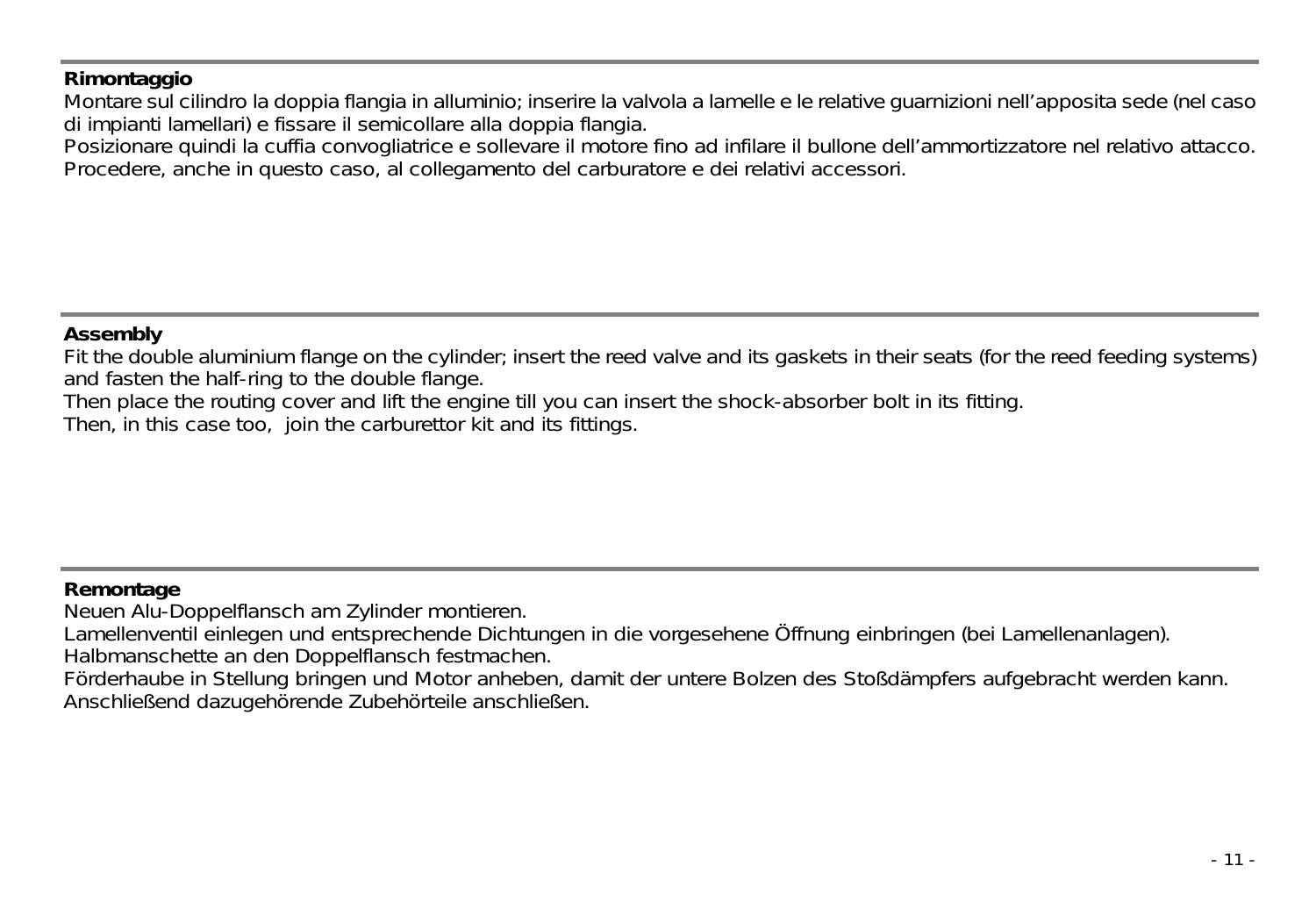|             | Tarature carburatori - Alimentazione cilindro con Lamella            |                  |           |               |               |                 |
|-------------|----------------------------------------------------------------------|------------------|-----------|---------------|---------------|-----------------|
|             | Rispettare in ogni caso le tarature riportate nel sequente schema:   |                  |           |               |               |                 |
| А           | Carburatore                                                          | <b>Getto Max</b> | Getto min | Polveriz.     | <b>Spillo</b> | Valv. Gas       |
|             | SHB 20/20                                                            | 105              | 45        |               |               | 707             |
|             | <b>PHBL 25</b>                                                       | 107              | 50        | 264 AO        | D26/2a        | 30              |
| A<br>N      | Tarature carburatori - Alimentazione cilindro senza Lamella          |                  |           |               |               |                 |
|             | Rispettare in ogni caso le tarature riportate nel seguente schema:   |                  |           |               |               |                 |
|             | Carburatore                                                          | <b>Getto Max</b> | Getto min | Polveriz.     | <b>Spillo</b> | Valv. Gas       |
|             | SHB 20/20                                                            | 90               | 40        |               |               | 0 <sub>3</sub>  |
|             | PHBL 25                                                              | $100^{-}$        | 55        | 264 AO        | D29/1a        | $\overline{40}$ |
|             |                                                                      |                  |           |               |               |                 |
| Ε           | Carburettor settings - Feeding cylinder with reed                    |                  |           |               |               |                 |
| $\mathbb N$ | Observe absolutely the settings indicated in the following schedule: |                  |           |               |               |                 |
| G           | Carburettor                                                          | Max jet          | min jet   | <b>Nozzle</b> | <b>Needle</b> | Gas valve       |
|             | SHB 20/20                                                            | 105              | 45        |               |               | $\overline{01}$ |
|             | <b>PHBL 25</b>                                                       | 107              | 50        | 264 AO        | D26/2a        | 30              |
| S           | Tarature carburatori - Feeding cylinder without reed                 |                  |           |               |               |                 |
| Н           | Observe absolutely the settings indicated in the following schedule: |                  |           |               |               |                 |
|             | Carburettor                                                          | Max iet          | min jet   | <b>Nozzle</b> | <b>Needle</b> | Gas valve       |
|             | SHB 20/20                                                            | 90               | 40        |               |               | 0 <sub>3</sub>  |
|             | PHBL 25                                                              | $100^{-}$        | 55        | 264 AO        | D29/1a        | 40              |
|             |                                                                      |                  |           |               |               |                 |
| D           | Kalibrierungen der Vergaser - Kraftstoffsystem Zylinder mit Membran  |                  |           |               |               |                 |
| Ε           | Stets die Kalibrierungen It. nachstehendem Schema einhalten:         |                  |           |               |               |                 |
| U           | Vergaser                                                             | Düse Max         | Düse min  | Zerstäuber    | Nadel         | Gasventil       |
| $\top$      | SHB 20/20                                                            | 105              | 45        |               |               | $\overline{01}$ |
| S           | <b>PHBL 25</b>                                                       | 107              | 50        | 264 AO        | D26/2a        | $\overline{30}$ |
| Ć           | Kalibrierungen der Vergaser - Zylinderzufuhr ohne Membran            |                  |           |               |               |                 |
| Н           | Stets die Kalibrierungen It. nachstehendem Schema einhalten:         |                  |           |               |               |                 |
|             | Vergaser                                                             | Düse Max         | Düse min  | Zerstäuber    | Nadel         | Gasventil       |
|             | SHB 20/20                                                            | 90               | 40        |               |               | 0 <sub>3</sub>  |
|             | <b>PHBL 25</b>                                                       | 100              | 55        | 264 AO        | D29/1a        | 40              |
|             |                                                                      |                  |           |               |               |                 |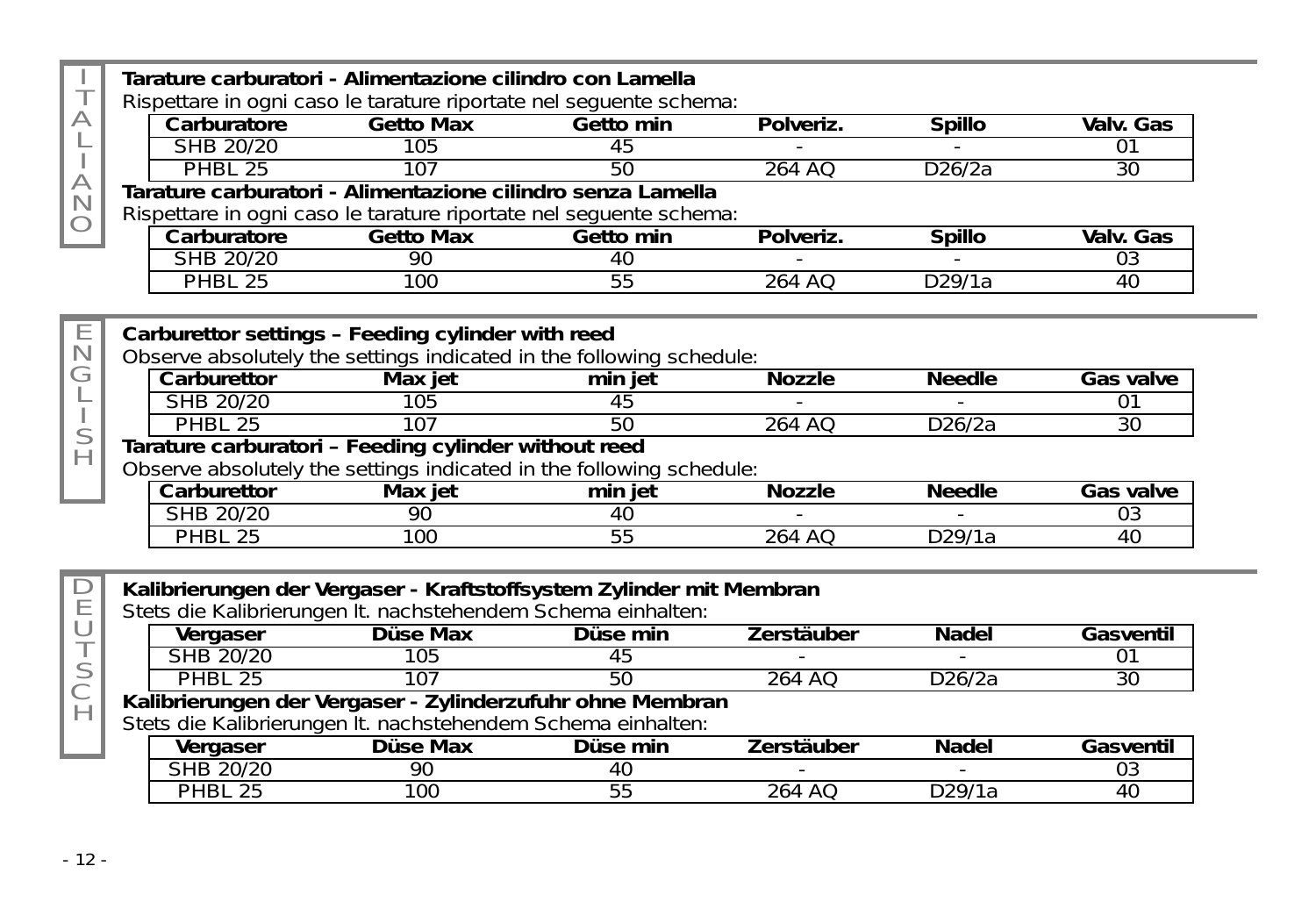#### **Cuffia protezione vano carburatore**

Rimontare detta cuffia come in origine accertandosi che non abbia perso le sue caratteristiche di elasticità, calzandola con cura sia sul collettore aspirazione che sulla scocca.

#### **Filtro aria (Vespa PK)**

Nel caso venisse adottato un carburatore tipo SHB **(sulla versione PK)** é indispensabile modificare il filtro aria d'origine praticandovi 4 fori Ø 11 mm come indicato in fig. 3.

#### **Protection cover of the carburettor seat**

Fit the above mentioned cover as in origin Ensure yourself that the cover has not lost its elasticity features, threading it carefully both on the intake manifold and on the body.

#### **Air filter (Vespa PK)**

If it is fitted a SHB carburettor kit **(in the PK model)** it is necessary to modify the original air filter doing 4 holes of Ø 11 mm, as it is shown in the pict. 3.

#### **Schutzhaube Vergaserraum**

Haube in Ausgangsstellung zurückbringen und sich vergewissern, ob deren Elastizitätsmerkmale unverändert sind. Haube sorgfältig sowohl aufs Saugrohr als auch auf die Verschalung einpassen.

#### **Luftfilter (Vespa PK)**

Sollte ein Vergaser vom Typ SHB **(bei Version PK)** verwendet werden, so muß der ursprünglich eingebaute Luftfilter abgeändert werden, indem 4 Bohrungen Ø 11 mm lt. Abbildung eingebracht werden 3.

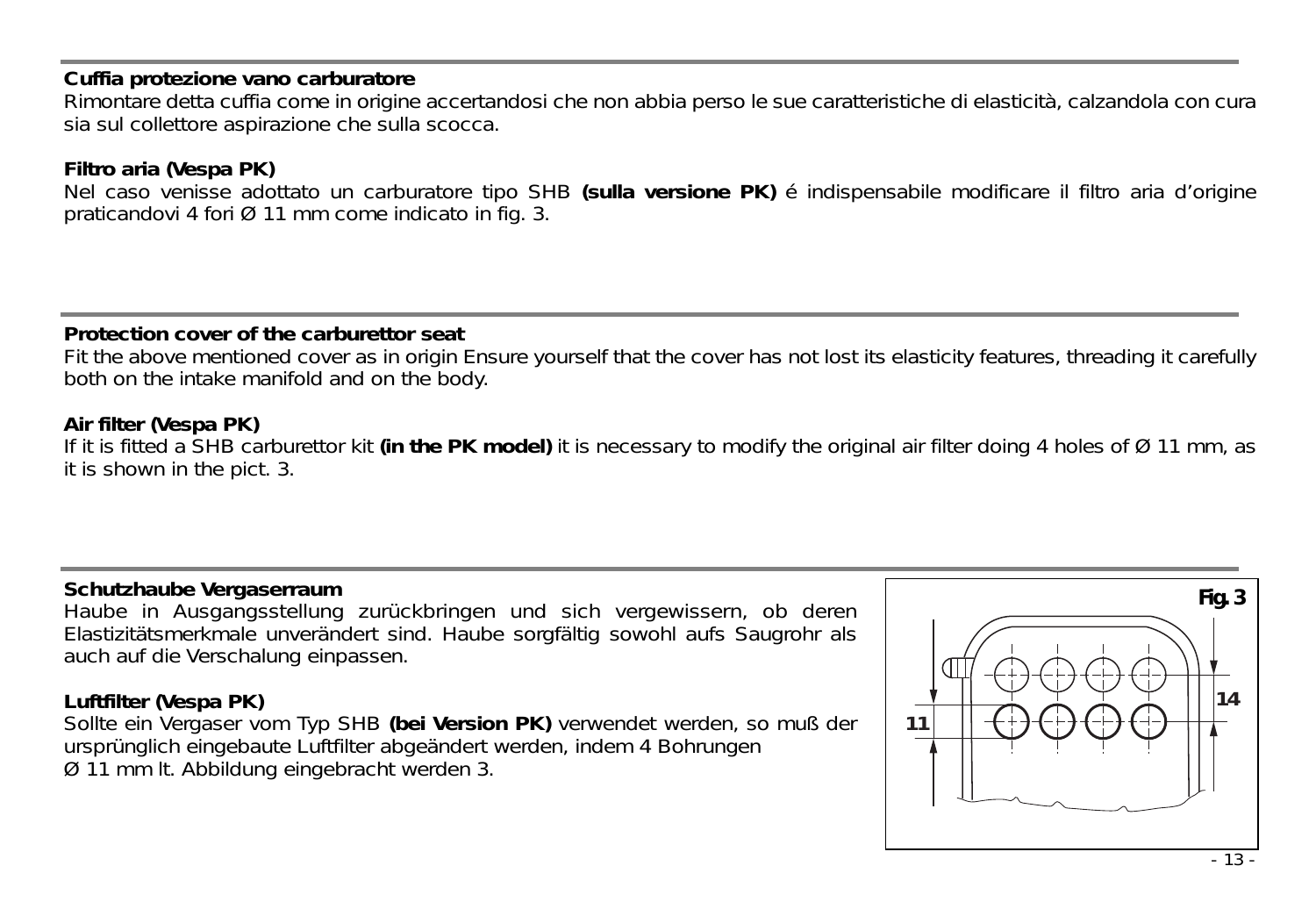# **Frizione**

T  $\triangle$ L I  $\forall$ N  $\circ$  Controllare che i dischi siano in perfette condizioni, in caso contrario sostituirli con una serie di dischi nuovi; sostituire inoltre la molla originale con la speciale Malossi rinforzata **art. 29 3750**.

### **Trasmissione primaria**

Per ottenere un completo sfruttamento della potenza é indispensabile montare una primaria allungata (29-68 denti).



### **Clutch**

Check if the disks are in perfect condition and, if they are damaged, replace them with a new disks set. Replace also the original spring with the Malossi special strengthen spring **art 29 3750**.

### **Primary gears**

In order to exploit all the power it is necessary to use lengthened primary gears (29-68 teeth ).



U T S C  $\overline{H}$ 

# **Kupplung**

Kontrollieren, ob sich die Scheiben in einwandfreiem Zustand befinden. Andernfalls sind diese durch einen Satz neuer Scheiben auszuwechseln. Außerdem ist die ursprünglich eingebaute Feder mit der verstärkten Malossi-Spezialfeder **Art. 29 3750** auszutauschen.

## **Primärantrieb**

Um die Kraftleistung optimal auszubeuten, sollte unbedingt ein verlängerter Primärantrieb eingebaut werden (29-68 Zähne).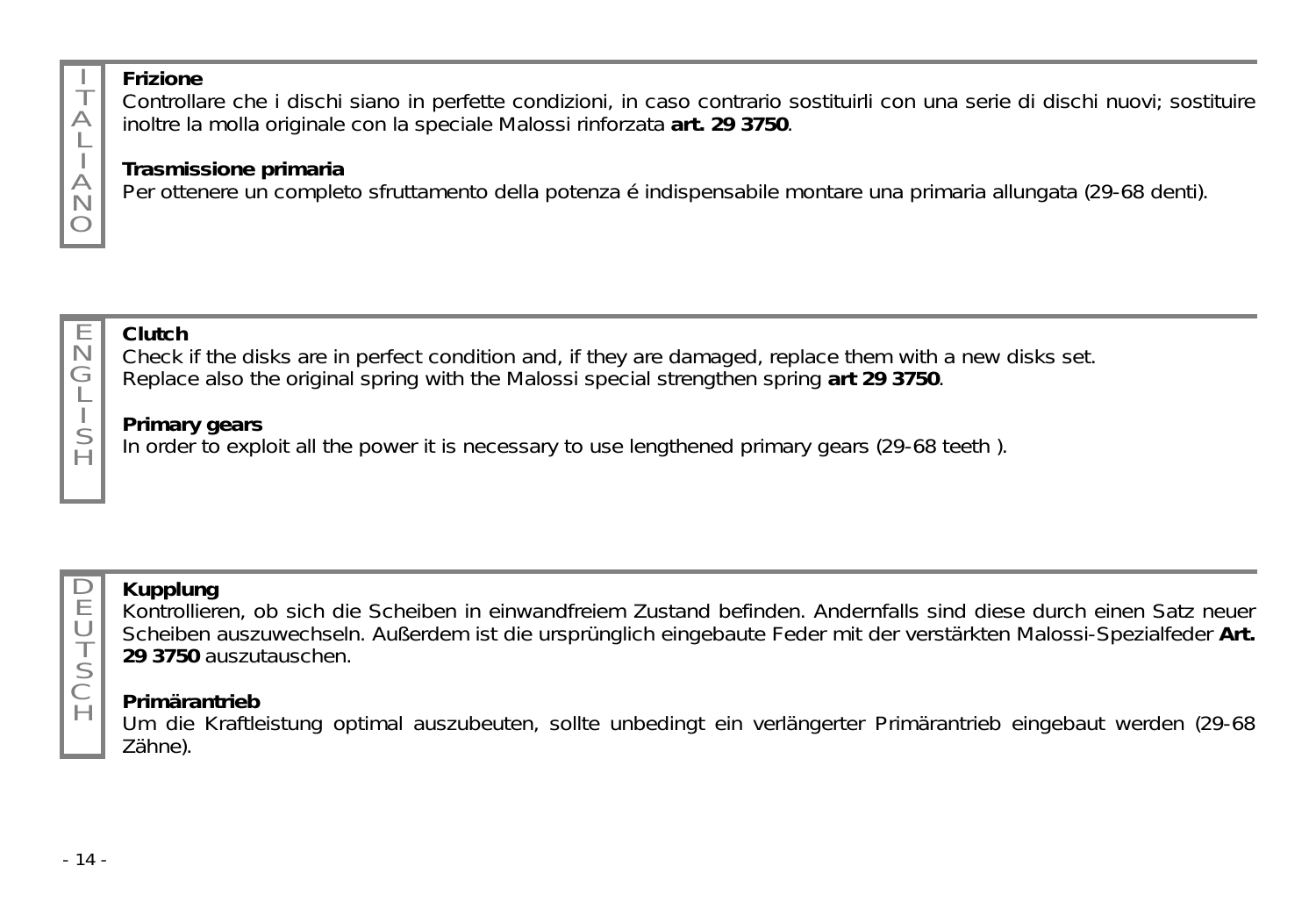#### **Accensione**

L'anticipo da rispettare scrupolosamente è: 17° prima del P.M.S.

#### **Candela**

Denso W 24 FSZU: per impieghi normali. Per l'utilizzo estremo Denso W 27 FSZU; o candele aventi gradi termici equivalenti.

#### **Carburante**

Usare benzina senza piombo 95 ottani oppure V-power o carburanti similari.

#### **Ignition**

The original spark advance to be strictly adhered to is: 17° before the P.M.S.

#### **Sparkplug**

Denso W 24 FSZU: per standard use. Denso W 27 FSZU V for extreme use. Or sparkplug which have equal heat degree.

#### **Fuel**

Use 95 octane lead-free or V-power petrol or similar fuels.

#### **Zündung**

Folgende Zündeinstellung ist unbedingt zu beachten: 17° vor dem oberen Totpunkt.

#### **Zündkerze**

Denso W 24 FSZU: bei Normaleinsatz. Bei Extremeinsatz: Denso W 27 FSZU, oder Zündkerzen mit gleichwertigem Wärmegrad.

#### **Kraftstoff**

Bleifreies Benzin 95 Oktan oder V-Power oder gleichwertigen Kraftstoff verwenden.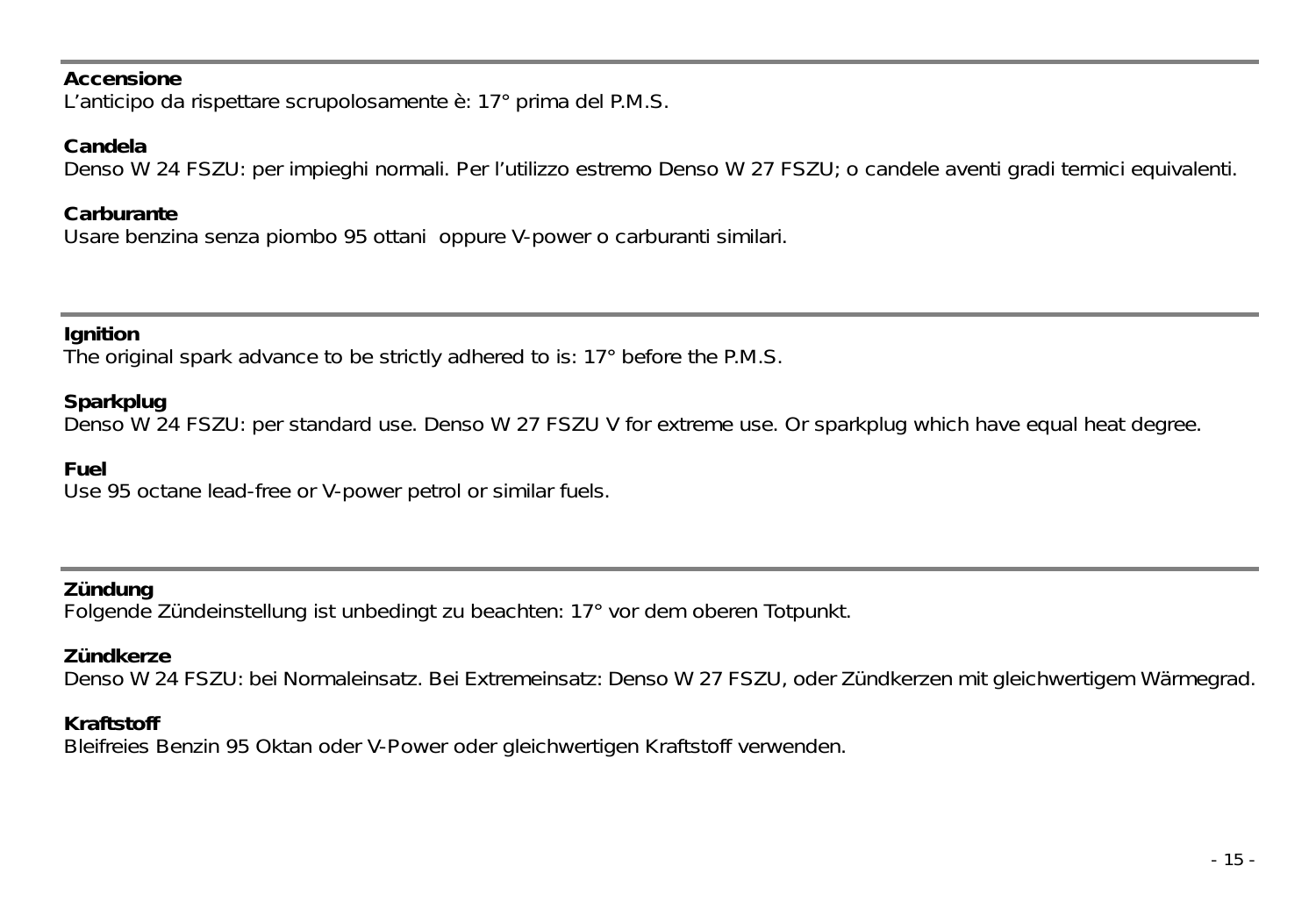

E

G L S H

### **Olio lubrificante**

Si consiglia di usare olio di sintesi Malossi 7.3 e in caso di impieghi gravosi olio 100% sintetico Malossi 7.1.

# **Rodaggio**

Dopo aver montato il kit si consiglia per i primi 40-60 minuti di funzionamento del motore di non andare oltre la metà del gas e di non superare i 6.000 giri per M.P.

Trascorso questo tempo si considera il rodaggio terminato.

Se verranno rispettate queste indicazioni, il motore potrà iniziare ad offrire prestazioni ottimali.

#### N **Lubricant**

We recommend using MALOSSI 7.3 synthetic oil and MALOSSI 7.1 100% synthetic oil for heavy-duty running.

### **Running in**

After fitting the kit it is advisable not to press more than halfway on the accelerator and not to exceed 6.000 rpm for the first 40-60 minutes of running.

After this time the running in stage may be considered complete. If these instructions are followed the engine can begin to give excellent performance.



S C  $\overline{H}$ 

### **Schmieröl**

Es wird empfohlen die Ölsorte MALOSSI 7,3 oder bei hartem Einsatz 100% Synthetik MALOSSI 7.1 zu verwenden.

## **Einfahren**

Nach Montage des Sets die ersten 40-60 Minuten nur mit maximal Halbgas fahren und 6000 U/min nicht überschreiten. Nach dieser Zeit wird das Fahrzeug als eingefahren betrachtet.

Werden diese Angaben befolgt, steht der Motor für optimale Leistungen bereit.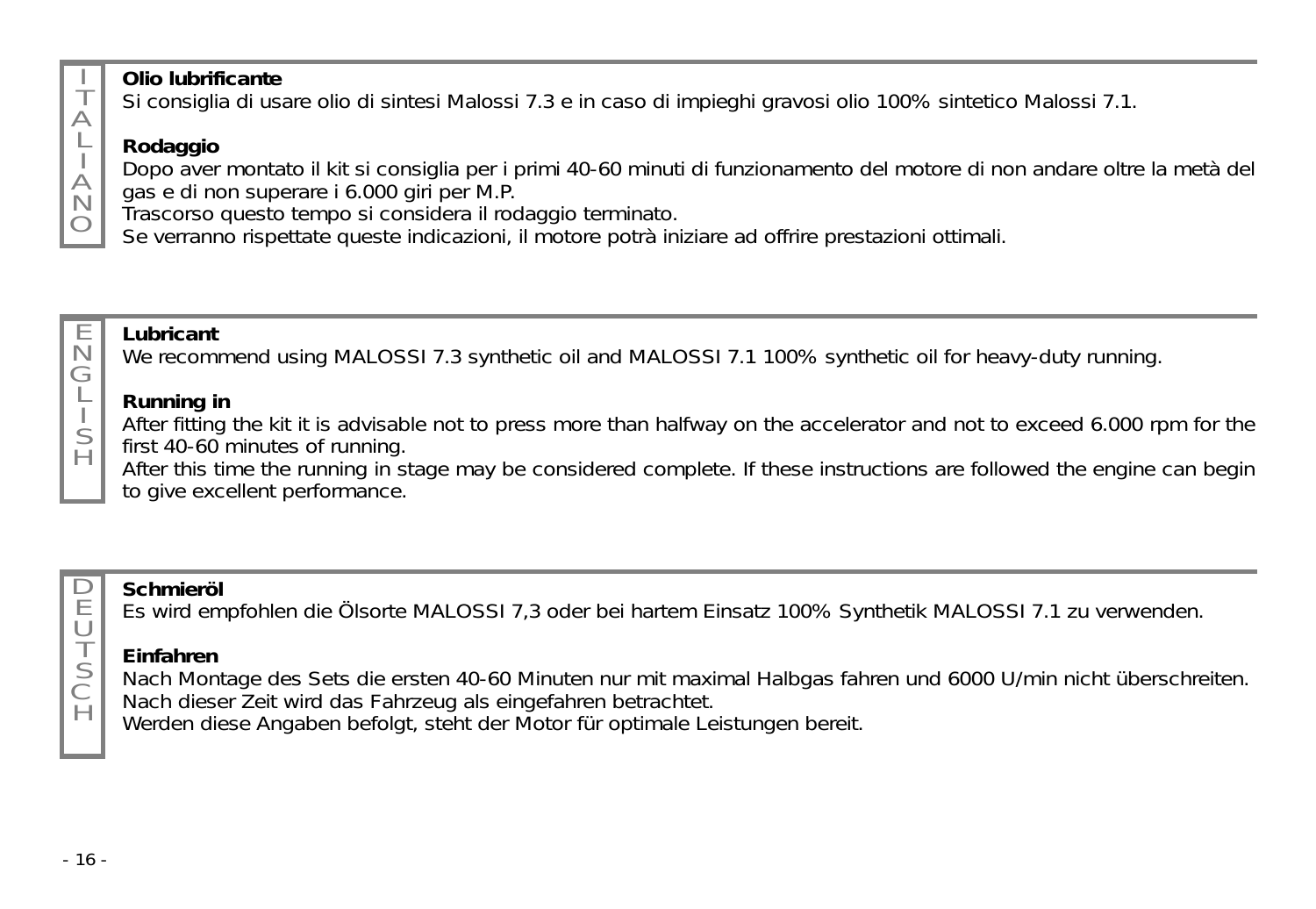#### **Manutenzione**

Ogni 3000 km disincrostare dai residui della combustione la testa, il cielo del pistone, la luce di scarico e la marmitta. Controllare che gli anelli di tenuta non siano bloccati e verificarne l'usura nel punto di unione.

La luce non deve mai superare i 7-8 decimi di millimetro, altrimenti sostituire gli anelli con fasce specifiche originali MALOSSI.

#### **Avvertenze generali**

Ogni qualvolta venisse smontato il gruppo termico sostituire le guarnizioni di testa e base cilindro con una nuova serie, onde garantire una perfetta tenuta. Non chiedere mai la massima prestazione al motore fino al raggiungimento della temperatura ottimale d'esercizio.

#### **Maintenance**

Every 3000 km decarbonize the head, the piston crown, the exhaust and the silencer.

Check that the Piston Rings are not carbonised and check also for wear at the meeting point. The gap must never exceed 7-8 tenths of a millimetre. If it does, replace the Piston rings with specific original MALOSSI Piston rings.

#### **General care**

Every time the cylinder kit is disassembled, replace the head and cylinder bottom gaskets with a new series in order to guarantee a perfect seal.

Never demand maximum performance from the engine until it has reached its optimum working temperature.

#### **Wartung**

Alle 3000 km die Verbrennungsreste vom Kopf, der Kolbenfläche und der Auspuffanlage entfernen. Prüfen, dass die Kolbenringe nicht blockiert sind und den Verschleiß am Verbindungspunkt kontrollieren. Der Abstand darf 7-8 Zehntel Millimeter nicht überschreiten, andernfalls die Ringe mit entsprechenden MALOSSI Originalteilen austauschen.

#### **Allgemeine hinweise**

Bei jedem Ausbau der KPL die Dichtungen an Zylinderkopf und –fuß ersetzen, um perfekte Dichtigkeit zu garantieren. Die volle Motorleistung erst nach Erreichen der optimalen Betriebstemperatur fordern.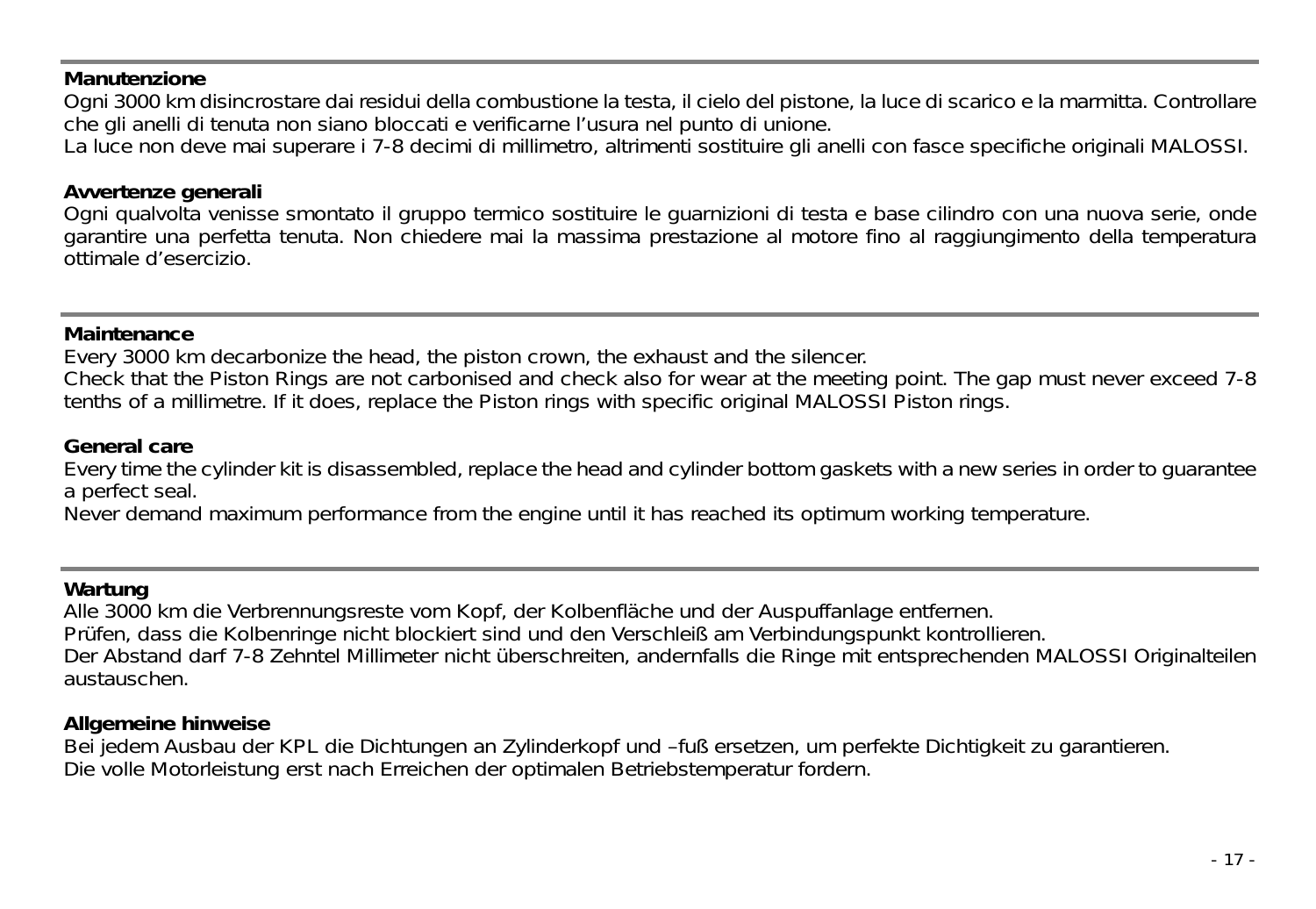Speriamo che lei abbia trovato sufficientemente chiare le indicazioni che precedono, nel caso che qualche punto le risultasse poco chiaro, potrà interpellarci per iscritto inviando un'e-mail all'indirizzo **mkt@malossi.com**. Ringraziamo fin d'ora, per le osservazioni e suggerimenti che vorrà eventualmente farci pervenire. La Malossi si commiata e coglie l'occasione per complimentarsi ulteriormente con Lei ed augurarle un Buon Divertimento. In BOCCA al LUPO e ... alla prossima.

Le descrizioni riportate nella presente pubblicazione, si intendono non impegnative. Malossi si riserva il diritto di apportare modifiche, qualora lo ritenesse necessario, al fine di migliorare il prodotto, e non si assume nessuna responsabilità per eventuali errori tipografici e di stampa. La presente pubblicazione sostituisce ed annulla tutte le precedenti riferite agli aggiornamenti trattati.

E N G L I S H

T  $\triangle$ L  $\forall$ N O

> We hope you found the above instructions sufficiently clear. However, if any points are not particularly clear, please contact us sending an email, to the address **mkt@malossi.com**.

We thank you in advance for any comments and suggestions you may wish to send us.

So goodbye from us all at Malossi, and please accept our compliments. Have Fun.

GOOD LUCK and … see you next time.

The descriptions in this publication are not binding. Malossi reserves the right to make modifications, if it considers them necessary, and does not accept any responsibility for any typographic or printing errors. This publication replaces all previous publications referring to the updating matters contained therein.

 $\Box$ E U T S C H

Wir hoffen, Ihnen mit den hier beschriebenen Anleitungen ausreichend Auskunft gegeben zu haben. Sollten Sie noch Fragen haben, so ersuchen wir Sie, sich per E-mail an unsere Techniker zu wenden: **mkt@malossi.com**.

Wir danken Ihnen bereits im voraus für die an uns gerichteten Tipps und Anmerkungen.

Malossi verabschiedet sich nun, wünscht Ihnen viel Spaß und Hals- und Beinbruch ... bis zum nächsten Mal.

Die Beschreibungen in dieser Anleitung sind nicht bindend. Malossi behält sich das Recht vor, notwendige Änderungen durchzuführen und kann nicht für etwaige inhaltliche oder Druckfehler verantwortlich gemacht werden. Diese Anleitung ersetzt alle vorhergegangenen bezogen auf die erfolgten Änderungen darin.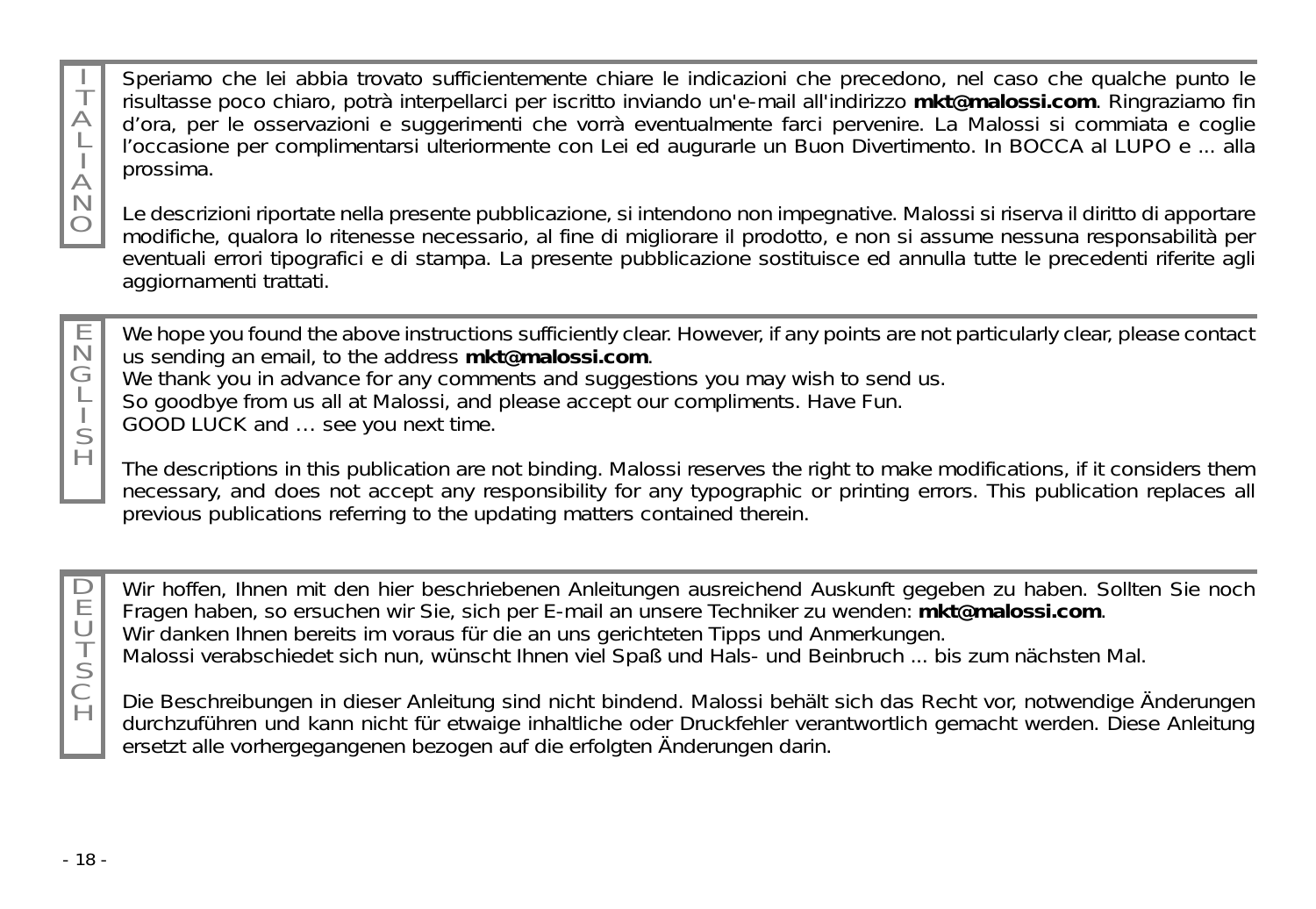#### **Garanzia**

Egregio Signora/re, La ringraziamo vivamente per la preferenza accordataci con la scelta dei nostri prodotti.

Il consenso della clientela é lo stimolo più importante per la creatività e l'efficienza di un'azienda. Ogni prodotto commercializzato dalla Malossi viene pensato, progettato e concepito negli stabilimenti della casa madre con il preciso intento di soddisfare le aspettative dei motociclisti più esigenti che intendono dare una personalizzazione tecnica al proprio veicolo. L'alto livello tecnologico della produzione, la severità dei collaudi ed il controllo qualità certificati ISO 9001, garantiscono un grado di difettosità dei prodotti molto basso.

Qualora il ns. prodotto dovesse presentare delle anomalie di funzionamento, pur essendo:

- stato montato seguendo scrupolosamente le istruzioni di montaggio;
- sottoposto ad un corretto rodaggio su di in veicolo in buone condizioni:

#### **Warranty**

Dear Sir/Madam, Thank you for choosing our products.

Customer approval is the greatest form of encouragement a company can have for creativity and efficiency. Each Malossi product sold is conceived, designed and developed at the factories of the parent company with the precise aim of satisfying the needs of the most demanding motorcyclists who wish to race tune their vehicle.

High-tech production, stringent testing and quality control certified to ISO 9001 all ensure a very low defective product rate.

Should our product present defects in spite of having:

- been assembled exactly as per the assembly instructions given;
- undergone a correct running in procedure with the vehicle in good condition;
- been fitted with either original or Malossi parts;

#### **Garantie**

Sehr geehrter Kunde, vielen Dank für Ihre Wahl unseres Produkts. Die Zustimmung unserer Kunden ist die wichtigste Anregung für die Kreativität unserer Entwerfer, sowie des gesamten Unternehmens. Jedes von Malossi verkaufte Produkt wird in unserem Unternehmen mit der Absicht entworfen und konzipiert, den Erwartungen der anspruchsvollsten Motorradfahrer zu entsprechen, die eine technische Individualisierung ihres Fahrzeugs wünschen. Das hohe technologische Produktionsniveau, die strengen Abnahmen und die zertifizierte Qualitätskontrolle ISO 9001 garantieren einen extrem niedrigen Fehlergrad. Falls unser Produkt Funktionsstörungen aufweisen sollte, trotz:

- -Einer Montage unter genauer Befolgung der Montageanleitung;
- -Korrekten Einfahrens mit einem Fahrzeug in gutem Zustand;
- Vermeidung der Kombination mit Produkten, die weder vom Hersteller, noch von Malossi stammen;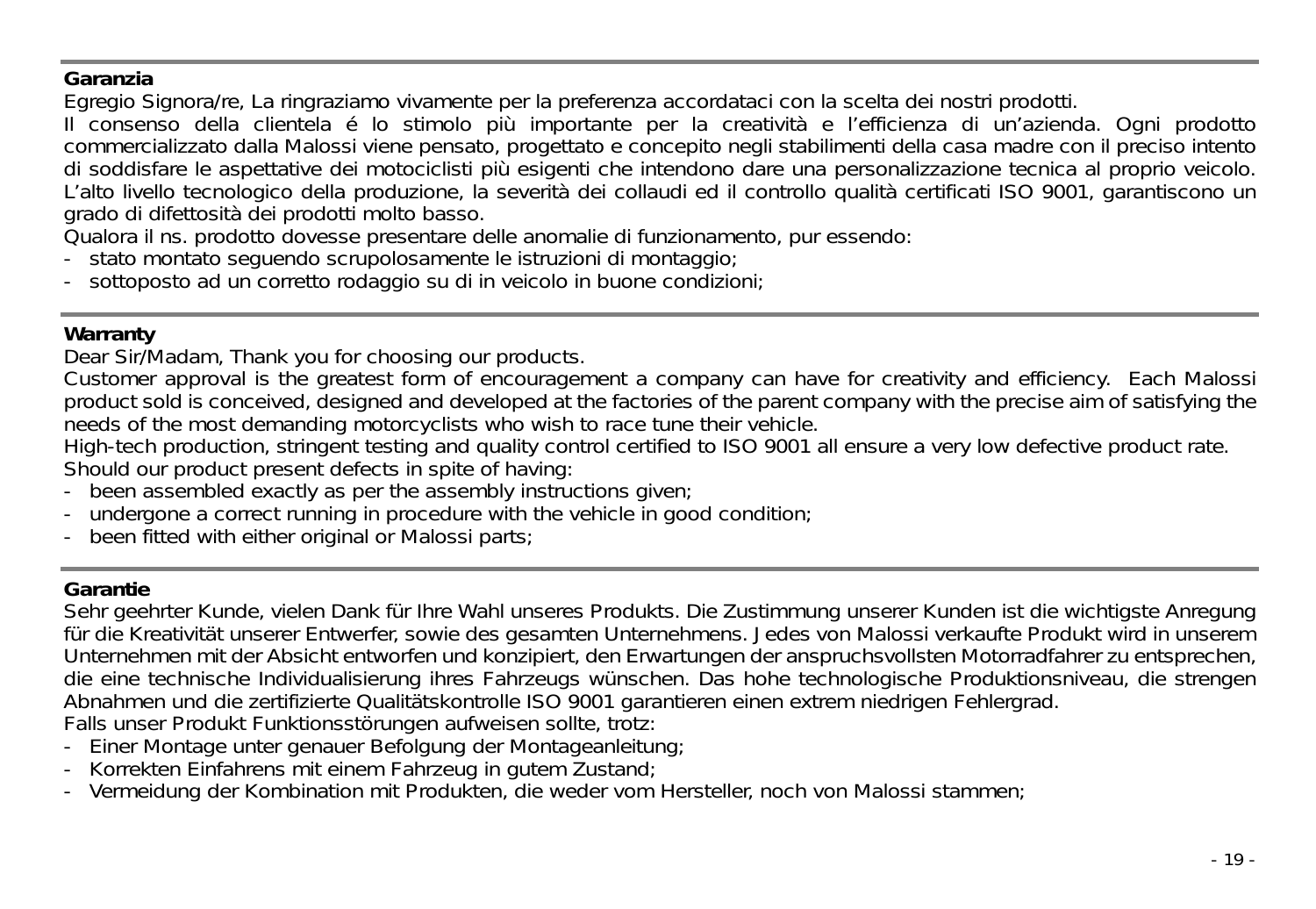T - non associato a prodotti diversi da quelli originali o Malossi;

lei potrà consultare il ns. sito internet **www.malossi.com**, dove troverà precise informazioni tecniche visualizzando le tavole relative al vs. veicolo. Se questo non fosse sufficiente, unitamente al suo meccanico, potrà esporre dettagliatamente il problema inviando un'e-mail che verrà sottoposta ai nostri tecnici, all'indirizzo **mkt@malossi.com**.

Se a seguito di uno o più colloqui si rivelasse necessario l'invio presso la nostra sede del prodotto oggetto del problema, perché sia sottoposto ad una verifica tecnica, la procedura da seguire sarà la seguente.

Il punto vendita autorizzato Malossi presso il quale è stato effettuato l'acquisto curerà la spedizione, corredandola di tutti i dati necessari, scontrino fiscale compreso, mettendo in tal modo il nostro reparto di controllo qualità nelle condizioni di valutare l'eventuale difettosità e di risalire al lotto di produzione al quale appartiene il prodotto in oggetto.Qualora la garanzia venisse riconosciuta, verrà sostituita soltanto la parte difettosa che sarà trattenuta da noi. Qualora, invece, la

N G you can look up our Internet site at **www.malossi.com**, where you will find all the correct technical information by examining the relative tables for your vehicle. If this is not enough you can, along with your mechanic, explain the problem in greater detail by sending an email, which will be forwarded to our technicians, to the address **mkt@malossi.com**.

If after one or two consultations it proves necessary to send the faulty product in question to our headquarters for technical assessment, the procedure is as follows.

The authorised sales Malossi outlet where the vehicle was purchased will have it shipped back to us, along with all the necessary details, including the receipt, so that Quality Control can assess the existence of any defect and trace the vehicle's production lot.

If warranty approval is granted, only the faulty part (which will be retained by us) will be replaced.

However, should the warranty not be approved, the product will be sent back to our sales outlet, carriage forward, the

 $\Box$ E  $\cup$ T können Sie auf unserer Internetseite **www.malossi.com** genaue technische Informationen mit Hinweisen für Ihr Fahrzeug finden. Sollten die se Informationen nicht ausreichen, können Sie gemeinsam mit Ihrem Mechaniker das Problem detailliert beschreiben und per E-mail an unsere Techniker schicken: **mkt@malossi.com**.

Sollte sich nach einer oder mehrerer Kontaktaufnahmen herausstellen, dass das betroffene Produkt zwecks technischer Prüfung an unser Unternehmen geschickt werden muss, ist folgendes Prozedere durchzuführen.

Der autorisierte Malossi-Händler, bei dem Sie das Produkt gekauft haben, kümmert sich um die Spedition, nachdem Sie ihm die erforderlichen Daten und den Kassenbon übergeben haben.

Auf diese Weise wird es unserer Qualitätskontrolle ermöglicht, den Fehler zu bewerten und die Produktionsserie des Produkts zu identifizieren.

Wird die Garantie anerkannt, wird nur das von uns einbehaltene defekte Teil ersetzt.

S C  $\breve{H}$ 

 $\triangle$ L  $\forall$ N O

E

L S H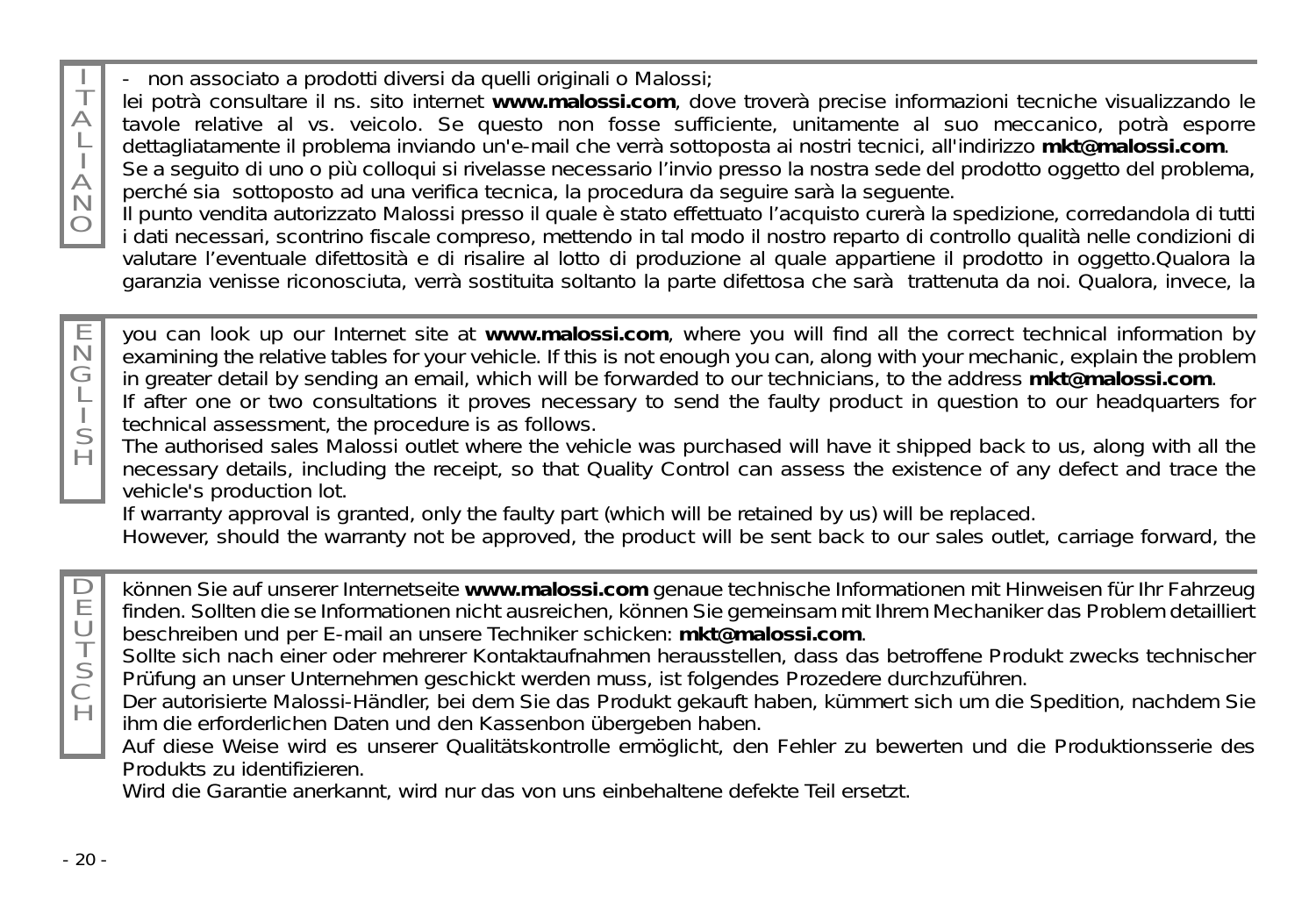garanzia non venisse riconosciuta, il prodotto in oggetto verrà comunque rispedito al ns. punto vendita in porto assegnato, ovvero con la stessa modalità di spedizione che la Malossi srl segue anche in caso di riconoscimento della garanzia.

- Non si accettano resi di merce non provenienti da nostri punti vendita.
- La garanzia non viene riconosciuta sui prodotti manomessi.
- La garanzia si esaurisce nella sostituzione di quei particolari di nostra produzione da noi ritenuti difettosi per errori di lavorazione o altro e non copre eventuali danni al mezzo, a cose o a persone.
- Decliniamo ogni responsabilità derivante dall'uso improprio dei nostri prodotti.

Tutti i nostri prodotti sono destinati ad impieghi sportivi, essendo stati creati per i molteplici Trofei Internazionali, per uso privato e di noleggio.

Come tutti i prodotti destinati alle competizioni, i prodotti Malossi devono essere considerati diversamente dai prodotti destinati

same shipment method used by Malossi srl when it approves a warranty.

- Goods not purchased from our sales outlets cannot be returned to us.
- -Warranty approval will not be granted for any products which have been tampered with.
- The warranty becomes void if parts manufactured by us which we deem defective due to production errors or other circumstances are replaced, and does cover any damage to the vehicle or to property or persons.
- We decline all responsibility for improper use of our products.

The end use of all our products is for sports purposes, having been designed for many International Trophies, for private use and for hire.

Like all products for competition purposes Malossi products must be considered differently to those destined for road use and cannot comply with the laws and highway codes of the different nations in which they are sold.

Bei Ablehnung der Garantie wird das Teil per Nachnahme an unseren Verkaufspunkt zurückgesendet, also mit dem gleichen Speditionsverfahren, nach dem Malossi srl auch bei anerkannter Garantie verfährt.

- Waren die nicht von unseren Verkaufsstellen stammen, werden nicht angenommen.
- Bei manipulierten Produkten verfällt die Garantie.
- Die Garantie umfasst nur den Ersatz der Teile aus unserer Produktion, die durch uns aufgrund von Produktionsfehlern oder anderen Gründen als defekt anerkannt werden. Eventuelle Schäden an Fahrzeug, Gegenständen oder Personen sind von der Garantie ausgeschlossen.
- Wir übernehmen keine Verantwortung bei unsachgemäßem Gebrauch unserer Produkte.

Unsere Produkte sind für den Sportgebrauch vorgesehen und wurden für die zahlreichen internationalen Wettbewerbe, den Privatgebrauch und den Verleih geschaffen.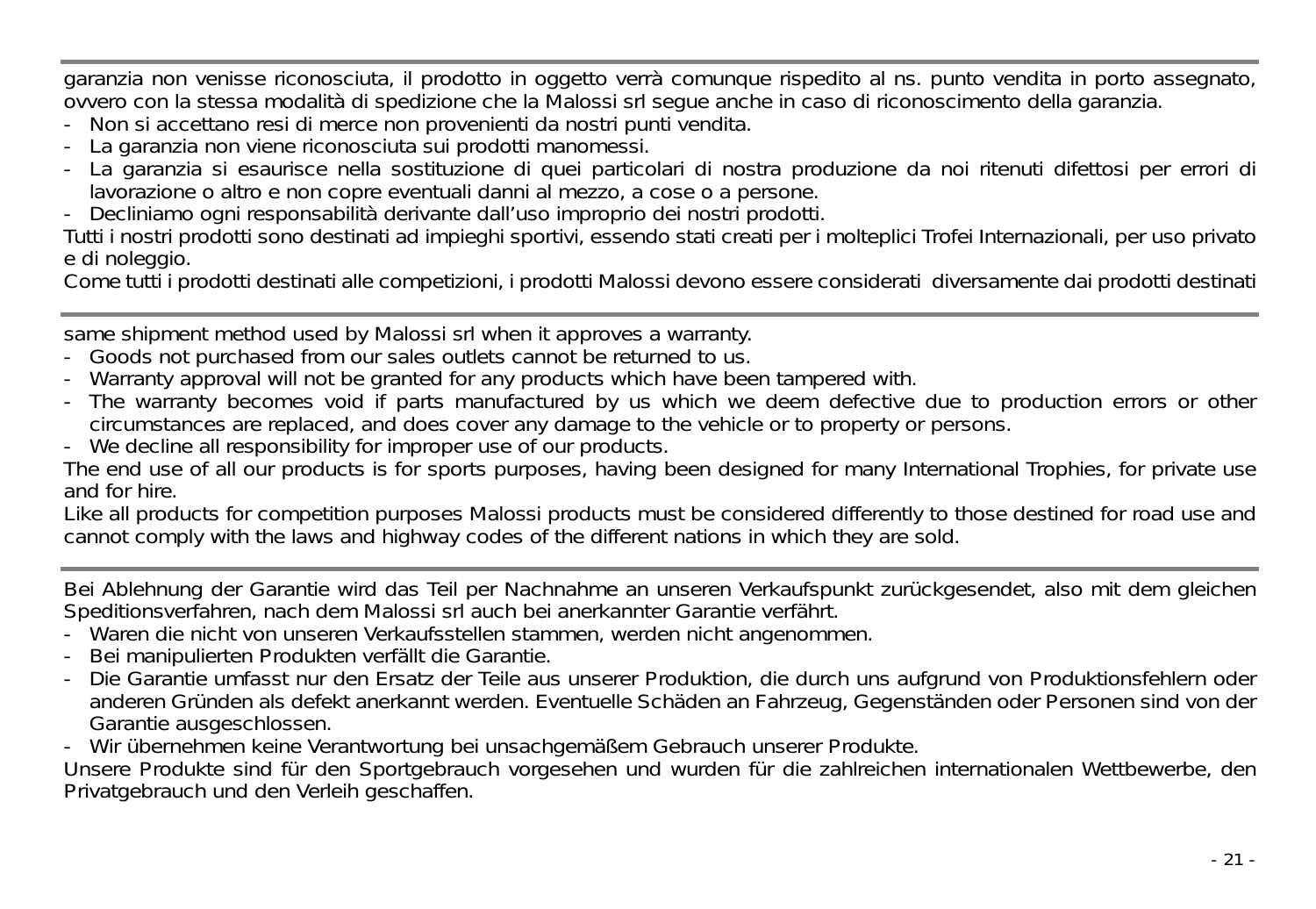T  $\triangle$ all'impiego stradale e non possono sottostare alle leggi ed ai codici stradali delle diverse nazioni nei quali vengono venduti.

I prodotti Malossi appartenenti alla linea competizione MHR, sono prodotti selezionatissimi, costruiti con i materiali più prestigiosi, e sono destinati alle competizioni più esasperate.

Sono pertanto esclusi da ogni forma di garanzia, a meno che non si tratti di un caso rarissimo di un componente sfuggito al collaudo che rechi una reale difettosità produttiva all'origine e non una rottura per fatica o per grippaggio.

Vi ringraziamo per la gentile collaborazione, e Vi porgiamo i ns. più Distinti saluti.

E N G Malossi products belonging to the MHR competition line, are highly select products, constructed using prestigious materials, and are destined for the toughest competitions.

As such they are exempt from any form of warranty, except in the rare instance of a component which has escaped testing and has a real manufacturing defect from source; the warranty does not cover their failure through fatigue or seizure.Thank you for your kind support. Our very best regards.

 $\Box$ E  $\cup$ Wie alle für Wettrennen bestimmte Artikel sind Malossi-Produkte nicht gleichzusetzen mit Ersatzteilen, die für den Gebrauch auf öffentlichen Straßen vorgesehen sind.

Sie unterliegen nicht den Gesetzen und Straßenverkehrsverordnungen der Länder, in denen sie verkauft werden.

Malossi-Produkte der Rennserie MHR sind hochwertige Produkte aus wertvollen Materialien, die für Rennen mit extremen Belastungen geschaffen wurden. Sie sind daher von jeglicher Garantie ausgeschlossen, es sei denn, es handelt sich um den sehr seltenen Fall einer Komponente, die durch die Abnahme übersehen wurde und die einen reellen Produktionsfehler aufweist, also keine Beschädigung durch Materialermüdung oder Verschleiß. Wir danken Ihnen für ihre freundliche Zusammenarbeit und verbleiben mit freundlichen Grüßen.

T S C  $\overline{H}$ 

L  $\forall$ N  $\bigcap$ 

> L S H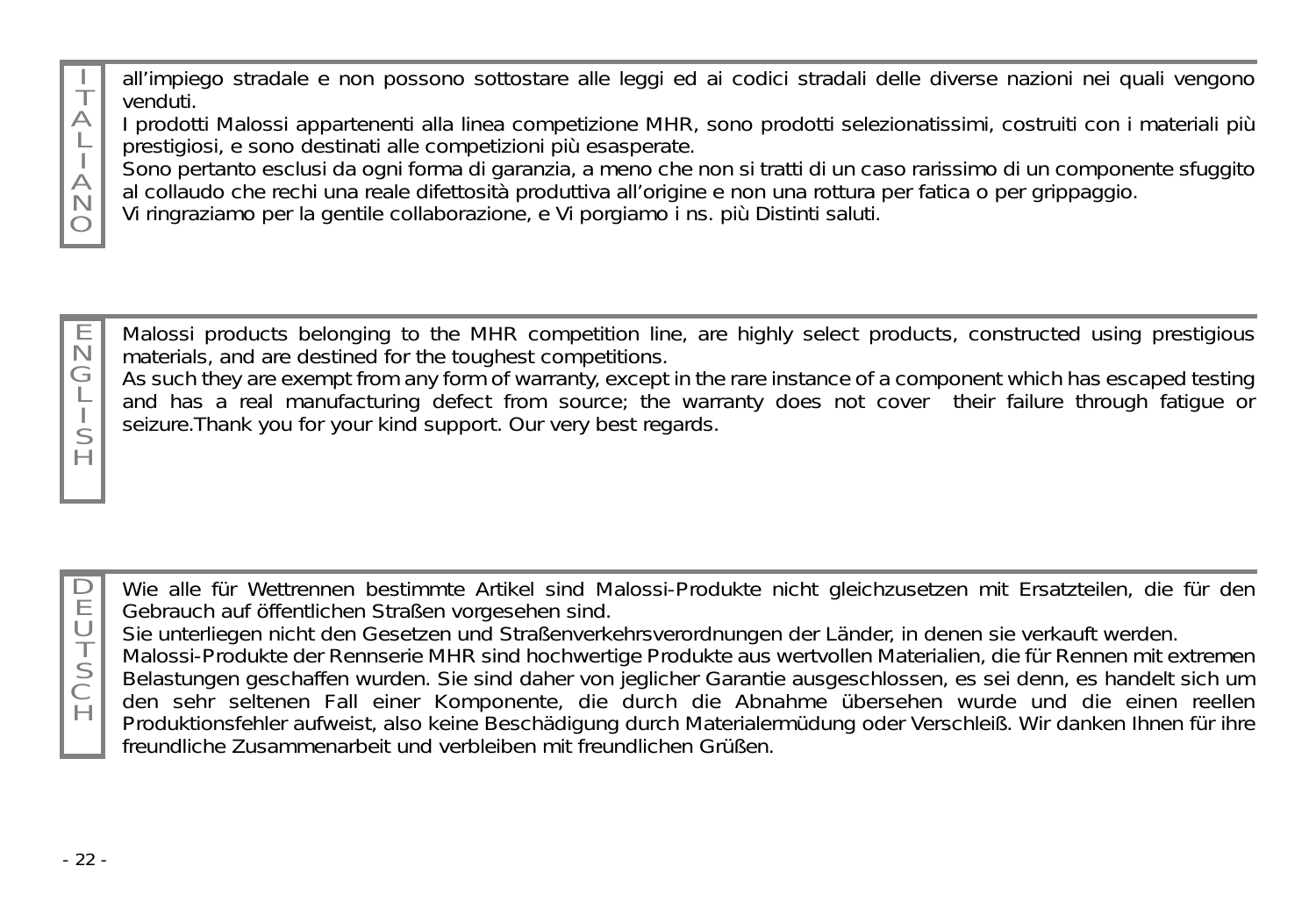**Prodotti riservati esclusivamente alle competizioni nei luoghi ad esse destinate secondo le disposizioni delle competenti autorità sportive. Decliniamo ogni responsabilità per l'uso improprio.**

**These products are reserved solely for races in locations reserved for those purposes and in accordance with the regulations issued by the competent authorities for sports events. We decline any and all responsibility for improper use.**

**Diese Produkte sind ausschließlich für Wettkämpfe an den hierfür nach den Vorschriften der zuständigen Sportaufsichtsbehörden vorgesehenen Austragungsstätten bestimmt. Bei zweckwidriger Verwendung besteht keine Haftung**